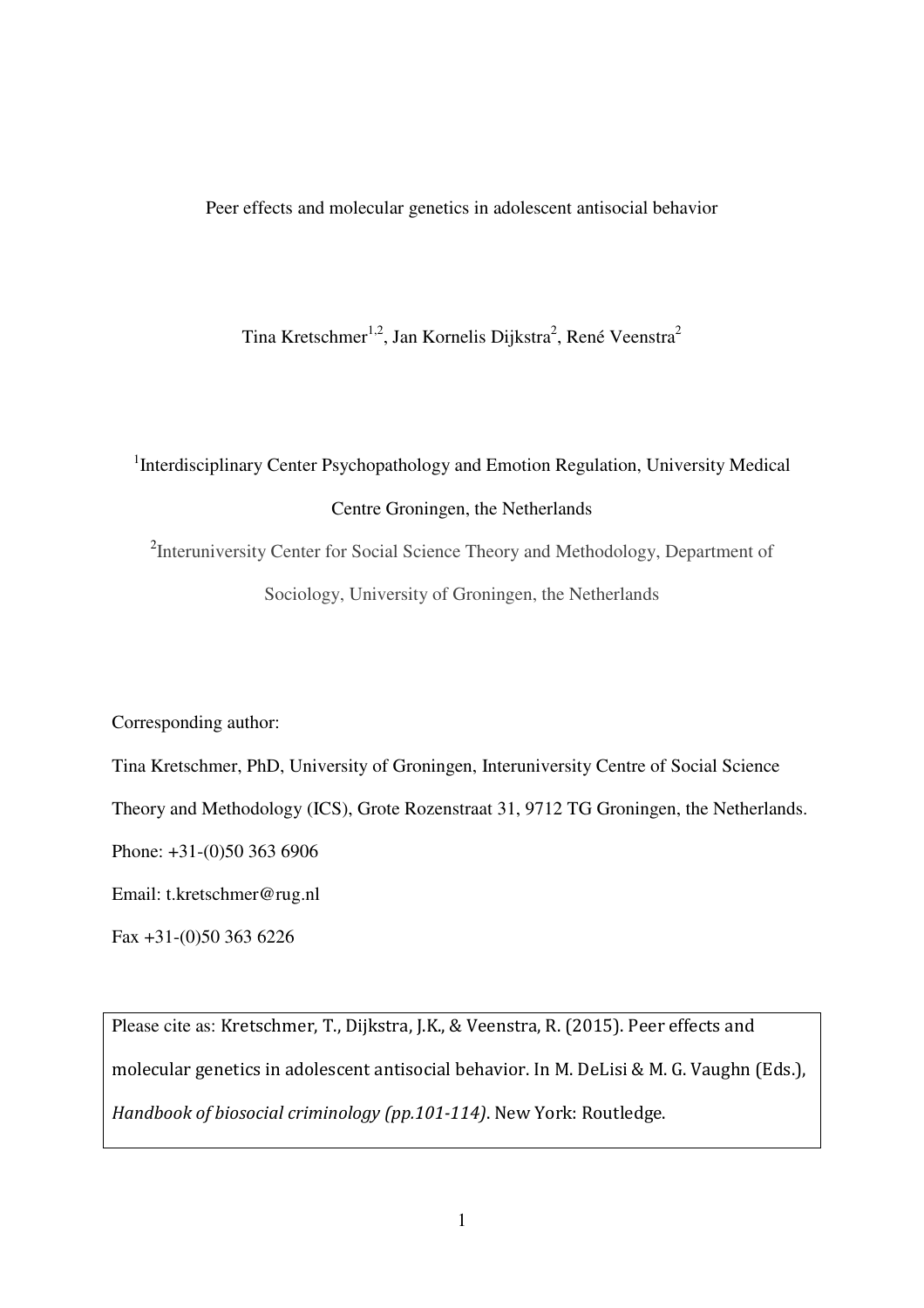Adolescent antisocial behavior is detrimental to individual development and poses a huge burden to society. Historically, first nature, later nurture were held responsible for the occurrence of antisocial behavior (Laub, 2004) but contemporary research embraces genetic and social factors and focuses particularly on their interplay in trying to understand individual variation in engaging in aggression, delinquency, and substance use. What does this new orientation teach us with regard to the peer environment? Aiming to elucidate how molecular genetics and peer environment function together in increasing the risk for antisocial behavior, the current chapter summarizes findings on antisocial and risk behaviors and discusses challenges for future studies.

Most past research into antecedents of antisocial behavior has attributed at least some influence to deviant peer affiliation which makes sense given that youths spend increasingly more time interacting with peers (Larson & Richards, 1991) and are more vulnerable to peer influence than children or adults (Brechwald & Prinstein, 2011; Steinberg & Morris, 2001). Studies provide ample evidence that deviant peer affiliation increases own antisocial behavior, even after accounting for peer-related confounders such as peer rejection and family-related factors (for reviews see Dishion & Tipsord, 2011; Monahan, Steinberg, & Cauffman, 2009). In fact, one of the strongest predictors of antisocial behavior in adolescence is peer behavior (Van Lier et al., 2007). Not only are adolescents influenced by their environment, they also shape their environment and actively decide whom they select as friends. Such selection effects are often driven by behavioral similarity so that antisocial adolescents will "flock together". Although studies have more often examined socialization effects, both processes are acknowledged in this chapter.

Importantly, adolescents are not uniformly vulnerable to deviant peer influence and individual factors also affect selection of friends (Caspi & Moffitt, 2006; Magnusson, 1985; Rutter, 1997). Prior research on this person-peer environment interplay has focused on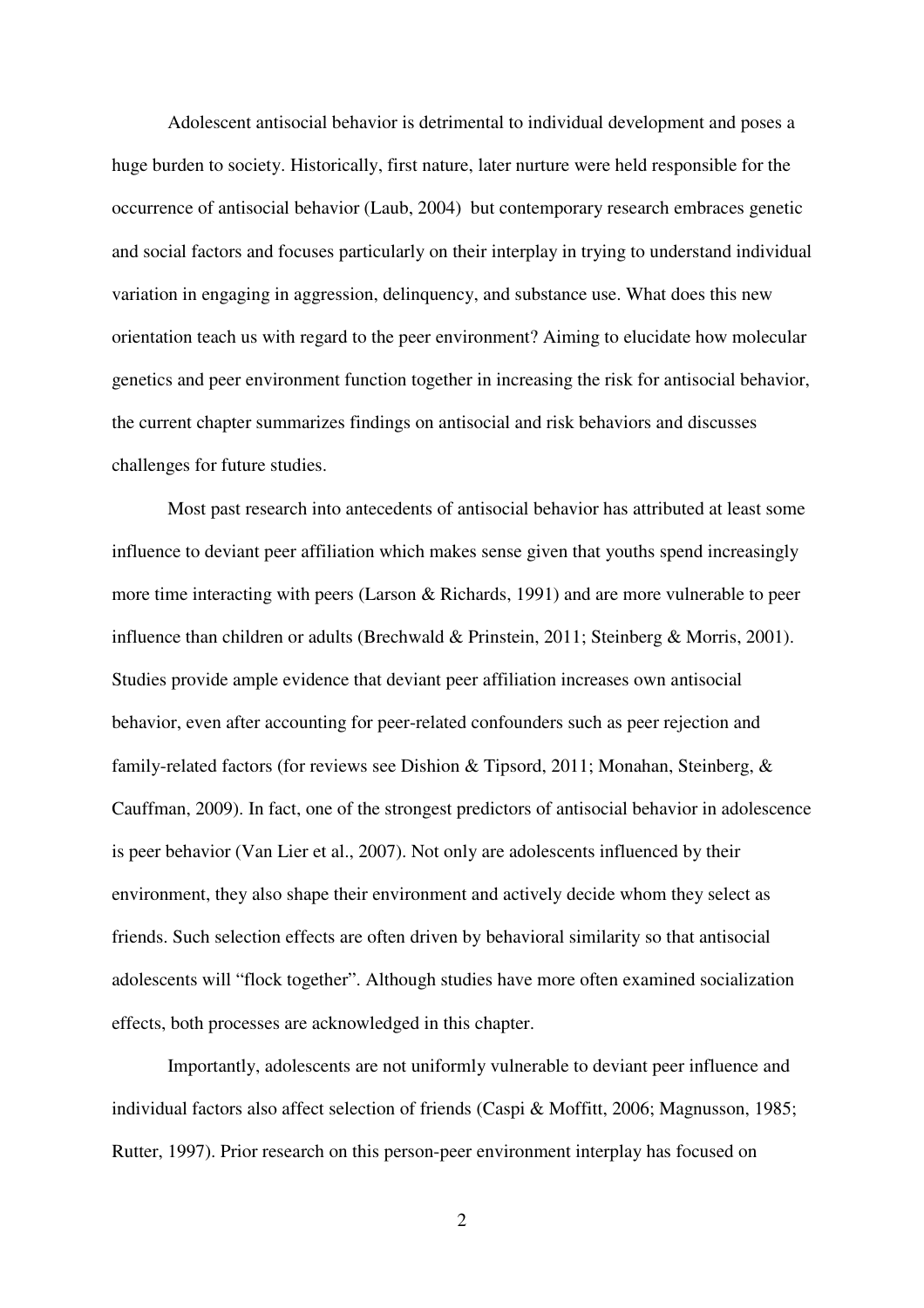biological and psychological factors such as pubertal stage and temperament, but more recent studies reflect a growing interest in the role of specific genes. Building upon twin studies that suggested already for quite some time that heritability is important in antisocial behavior (Ferguson, 2010; Moffitt, 2005; Rhee & Waldman, 2002), scientific and technical advances now allow us to examine whether so-called candidate genes are linked to antisocial behavior. Candidate gene studies do not necessarily try to establish a main association between a specific gene and an outcome but assume gene-environment correlations (rGE) and geneenvironment interactions (GxE).

The term gene-environment correlation subsumes three different mechanisms in which genetic factors are associated with exposure to particular environmental conditions (Knafo & Jaffee, 2013). With regard to the peer environment, evocative rGE and active rGE are likely (Figure 1). In evocative rGE, individuals' genetically influenced traits evoke particular responses from the environment. For instance, a sensation-seeking child will encounter different reactions from the peer group than an anxious child. Active rGE describes that individuals' selection of environments is to some extent genetically driven. Here, the sensation-seeking child will probably select other sensation-seekers as friends whereas the anxious child is more likely to affiliate with peers who prefer quieter spare time activities.

Gene-environment interactions describe that genotype elevates or buffers the effect of environmental exposure on the outcome, or that a direct association between a candidate gene and an outcome is qualified by exposure to a particular environment (Figure 2). For instance, if peer drinking is associated with adolescents' own alcohol consumption only for carriers of a specific variant of a gene, this gene would moderate the association between environmental exposure and outcome. If, in contrast, the association between a particular gene and aggressive behavior is only present if the adolescent affiliates with aggressive peers,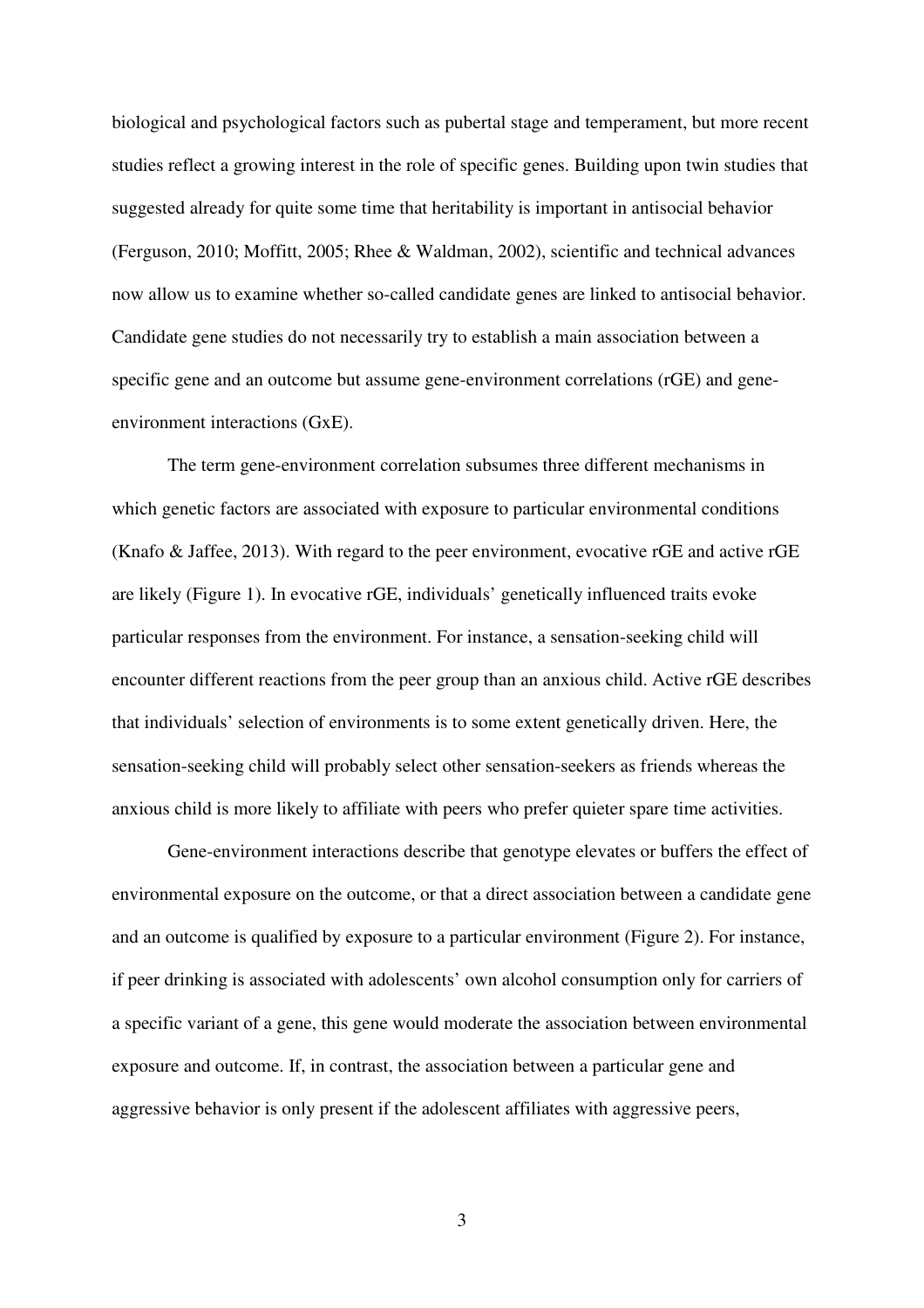environmental exposure has moderating function. Theoretical assumptions about pathways should guide assignment of main predictor and moderator variables.

Since Caspi and colleagues' landmark study showed how carriers of specific variants of the monoamine-oxidase-A (*MAOA*) gene were more antisocial in adulthood after being maltreated as children than maltreated individuals who did not carry this variant (Caspi et al., 2002), studies on externalizing behavior, delinquency, aggression, and substance use have progressively employed GxE designs (Bakermans-Kranenburg & van IJzendoorn, 2006; Jaffee et al., 2005; McCrory, De Brito, & Viding, 2012; Propper, Willoughby, Halpern, Carbone, & Cox, 2007). Curiously, the majority of these studies remained within the family environment, that is, examined how genetic factors and negative family conditions interact in raising the risk of offspring maladjustment. While parents are crucially important for adolescent behavioral development, the significance of peers with regard to antisocial behavior is uncontested. But how can specific genes affect an adolescent's likelihood to pick up deviant behaviors from peers? Or vice versa, can peers really buffer genetic effects on antisocial behavior? The steadily growing number of studies on the interplay between peer environment and molecular genetic information appears to suggest this. Following a brief introduction to molecular genetics, we focus on particular neurotransmitter systems and candidate genes relevant to them as these are implicated as biological pathways in most candidate gene studies.

## **Peers, molecular genetics, and antisocial behavior: Where do we stand?**

Human DNA consists of about 3 million pairings of adenine and thymine or guanine and cytosine that combine the double helix. Some stretches of DNA code for protein in that they are first transcribed into messenger RNA (mRNA) that then translates into amino acids, the building blocks for protein. Traditionally, those DNA stretches that are functional in coding for proteins are called genes. The remaining DNA transcribes into messenger RNA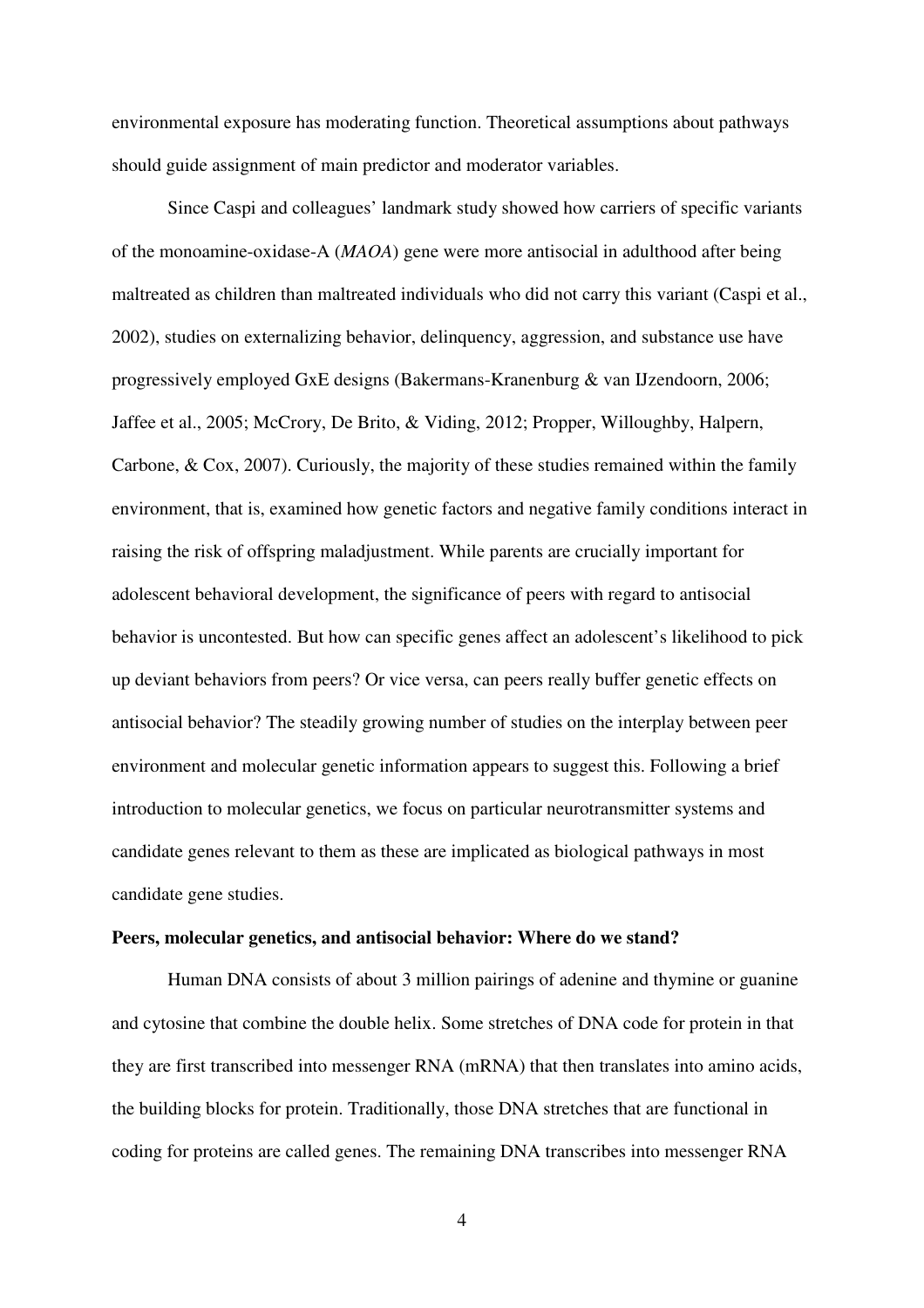but not further into amino acids. Current research is trying to identify the precise use of what was known as "junk DNA", suggesting that one of its functions is the regulation of proteincoding DNA.

Individual variation in some genes arises due to errors in DNA copying that result in base substitution or deletion. Although such variations in DNA are consequential (as we describe below), those of interest to social scientist are common and not eliminated by evolution, suggesting that they have some adaptive function as well. These characteristics differentiate genetic polymorphisms (as such genetic variations are called) from genetic mutations, which occur much less frequent and do not seem to serve an adaptive function. Different types of genetic polymorphisms are known: Apart from quantitative differences in efficiency as is the case in variable number tandem repeat polymorphisms (VNTR) where a DNA sequence varies in length, other genetic polymorphisms cause insertion of a different amino acid into a protein (single nucleotide polymorphisms, SNPs). Proteins are implicated in practically all processes in the human body thus also in those chemical processes that occur in the human brain. Here, proteins produce, process, and recognize neurotransmitters, chemicals that direct many brain processes such as dopamine, serotonin, and acetylcholine. Neurotransmitters are important because differences in their activity in the brain appear to be directly linked to behavior and emotion regulation (Raine, 2008) and to modulate how susceptible we are to environmental conditions, including those provided by peers. *Dopamine*

Dopamine plays an important role in reward-related behaviors with brain dopamine levels increasing upon experience of reward. Many addictive substances like cocaine and amphetamines have the same effect. Candidate genes that are implicated in the dopaminergic system are the dopamine active transporter 1 gene (*DAT1*), as well as dopamine D2 and D4 receptor genes (*DRD2* and *DRD4*). Dopamine transporter cells affect reuptake speed of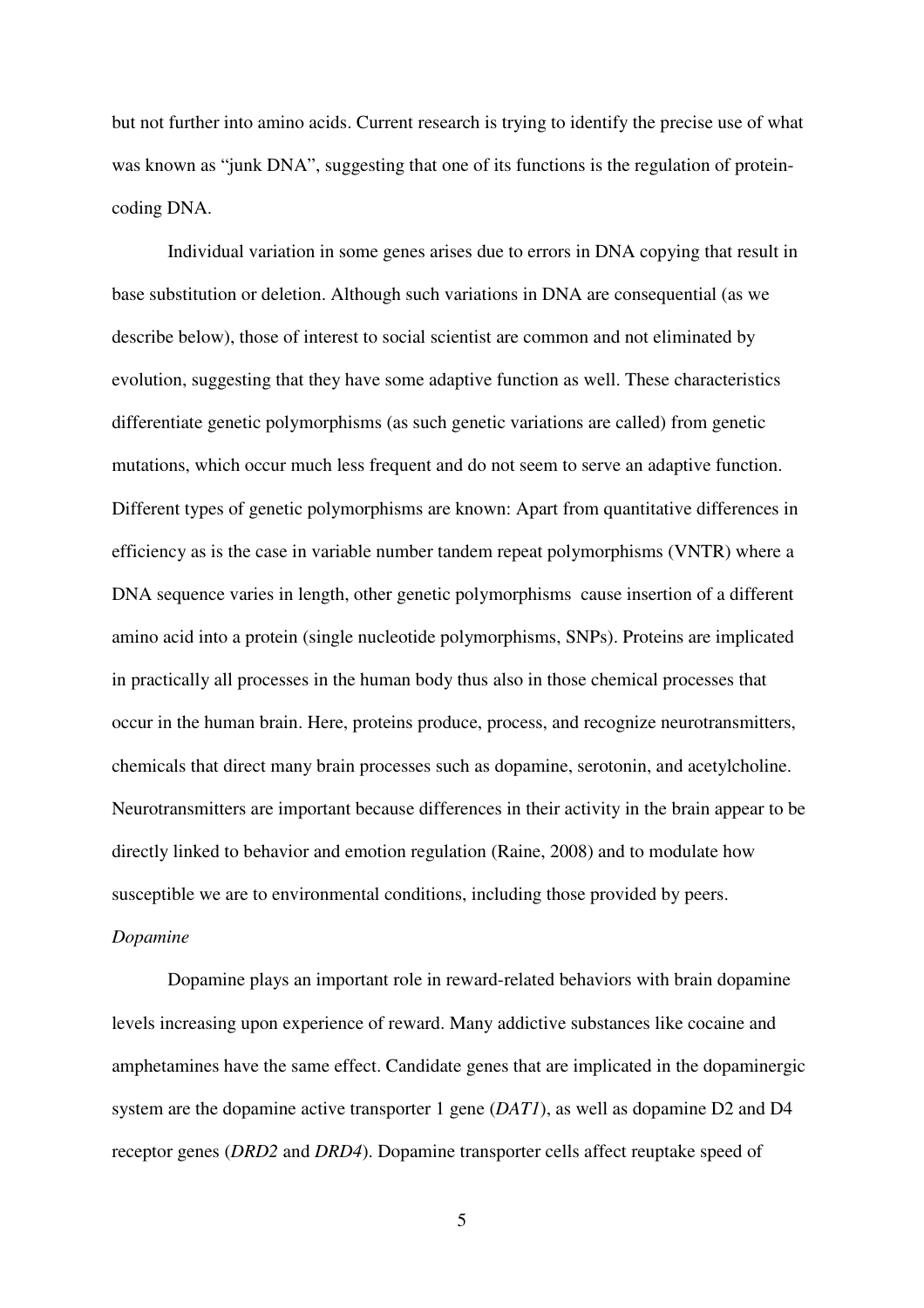dopamine, that is, the amount of time needed to clear dopamine from the synaptic cleft and essentially stop the dopamine signaling from one synapsis to the next. Dopamine receptor genes are responsible for receptor density and functionality in different brain regions.

Individual Variation in the *DAT1* gene occurs through a VNTR polymorphism. Most frequent variants include 9- and 10-repeat units but between 3- and 11-repeat versions have been observed. Highest expression levels were reported for the 10-repeat variant, thus this variant works most effectively in clearing dopamine from synapses. Increased duration of dopamine activity is associated with greater reward expectancy. The 9-repeat allele has been linked to greater self-reported impulsivity and increased activity in the ventral striatum, a brain region implicated in reward processing (Forbes et al., 2007), as well as to externalizing behavior in children (Young et al., 2002). However, research is not conclusive and some studies report more negative outcomes for carriers of the 10-repeate allele, e.g., with regard to attention-deficit/hyperactivity disorder (Cornish et al., 2005) and pathological criminal behavior in youth (Vaughn, Beaver, & DeLisi, 2009). Studies have yet to establish whether the *DAT1* gene moderates associations between peer characteristics and adolescent antisocial behavior. Beaver, Wright, and DeLisi (2008), however, showed that carriers of the 10-repeat allele who lived in high-risk neighborhoods were at greater risk to seek out delinquent peers, a prime example of active gene-environment correlation.

*DRD2* and *DRD4* are dopamine receptor genes that regulate receptor density and functioning in various brain regions. Variation in the *DRD2* gene results from a SNP located on the neighboring *ANKK1* gene that gives rise to the *DRD2* A1 allele. This allele has been associated with psychopathic personality traits (Wu & Barnes, 2013), alcohol dependence (Wang, Simen, Arias, Lu, & Zhang, 2013), and cannabis addiction (Nacak et al., 2012). *DRD4* is located on chromosome 11 and contains a VNTR polymorphism which takes the form of a long (7-repeat) or short (4-repeat) allele with the short allele being much more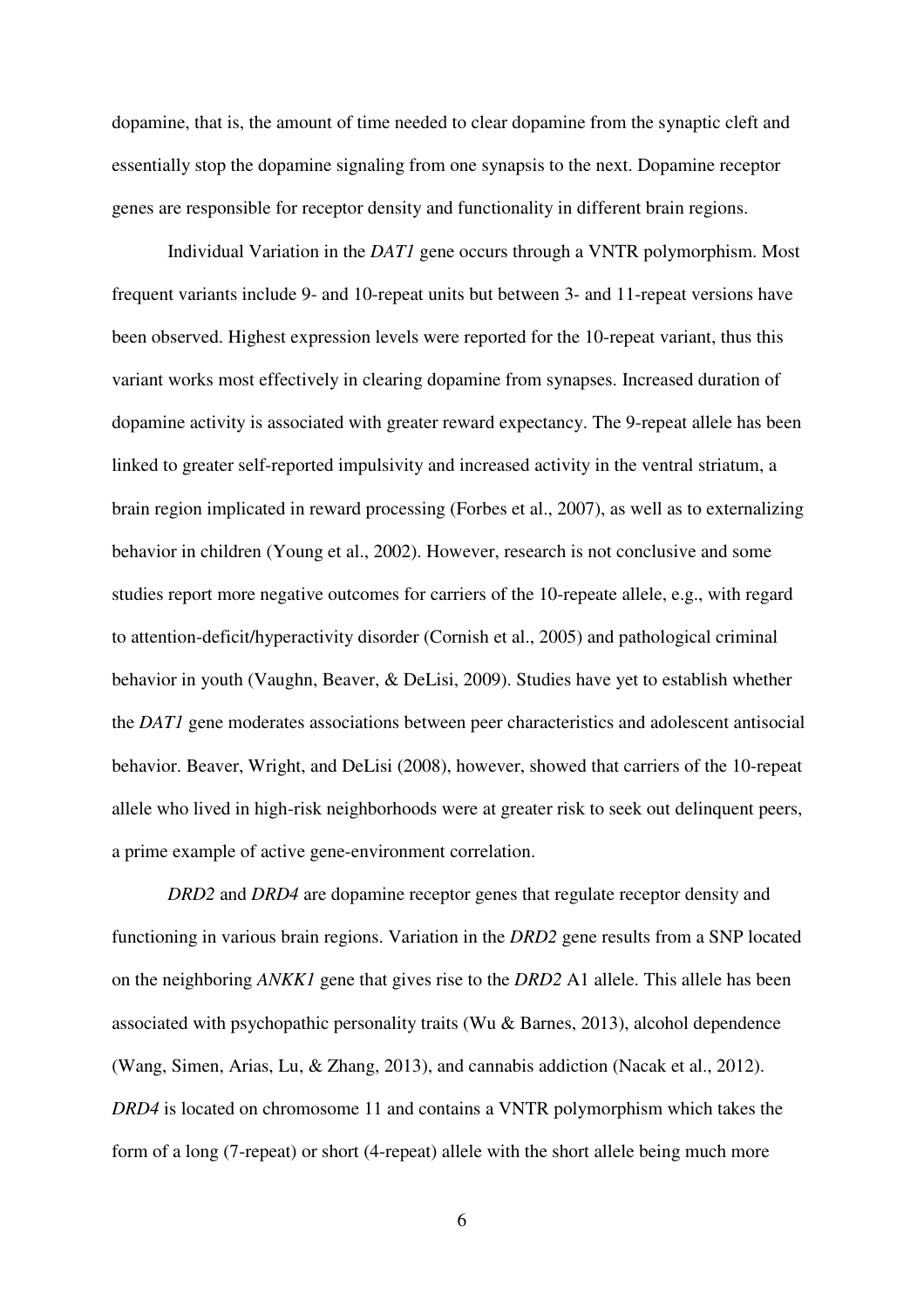common than the long variant (Oak, Oldenhof, & Van Tol, 2000). Less frequent variants range from 2- to 10-repeats and research has shown that *DRD4* is more potent in binding dopamine in the brain in the presence of the short variant. The long allele has been linked to attention-deficit/hyperactivity disorder (Faraone, Doyle, Mick, & Biederman, 2001) and mood disorders (López León et al., 2005). Some studies have also linked the *DRD4* polymorphism to personality traits including novelty and thrill seeking (Dmitrieva, Chen, Greenberger, Ogunseitan, & Ding, 2011; Ray et al., 2009) but results remain inconclusive (Munafò, Yalcin, Willis-Owen, & Flint, 2008; Schinka, Letsch, & Crawford, 2002). Finally, associations between *DRD4* and substance use have been reported (Filbey et al., 2008; Hutchison, LaChance, Niaura, Bryan, & Smolen, 2002).

Important to note is a recent meta-analysis that did not support direct associations between any of the dopaminergic system polymorphisms discussed here and aggression (Vassos, Collier, & Fazel, 2013). Combined with some ambiguous associations (i.e., no clarity as to which variant increases risk, inconclusive results, replication failure), research that also takes into account environmental influences on antisocial outcomes seems more fruitful than the search for direct associations between genotype and outcome. That is, genetic polymorphisms in the dopaminergic system have been found to moderate peer influence: Guo, Roettger, and Cai (2008) examined whether *DRD2* and *DAT1* affect the association between peers' self-reported delinquent behavior and young adult males violent and serious delinquency*.* Their analyses showed that carriers of the heterozygous variant of *DRD2* (i.e., carrying one A1 and one A2 allele rather than two A1 or two A2 alleles) were more likely to engage in serious and violent delinquency if they affiliated with delinquent friends. Using an experimental design with a drinking confederate, Larsen et al. (2010) showed that carriers of the long allele of *DRD4* were at increased risk for heavy alcohol use in the presence of someone who consumed large amounts of alcohol in a short period of time.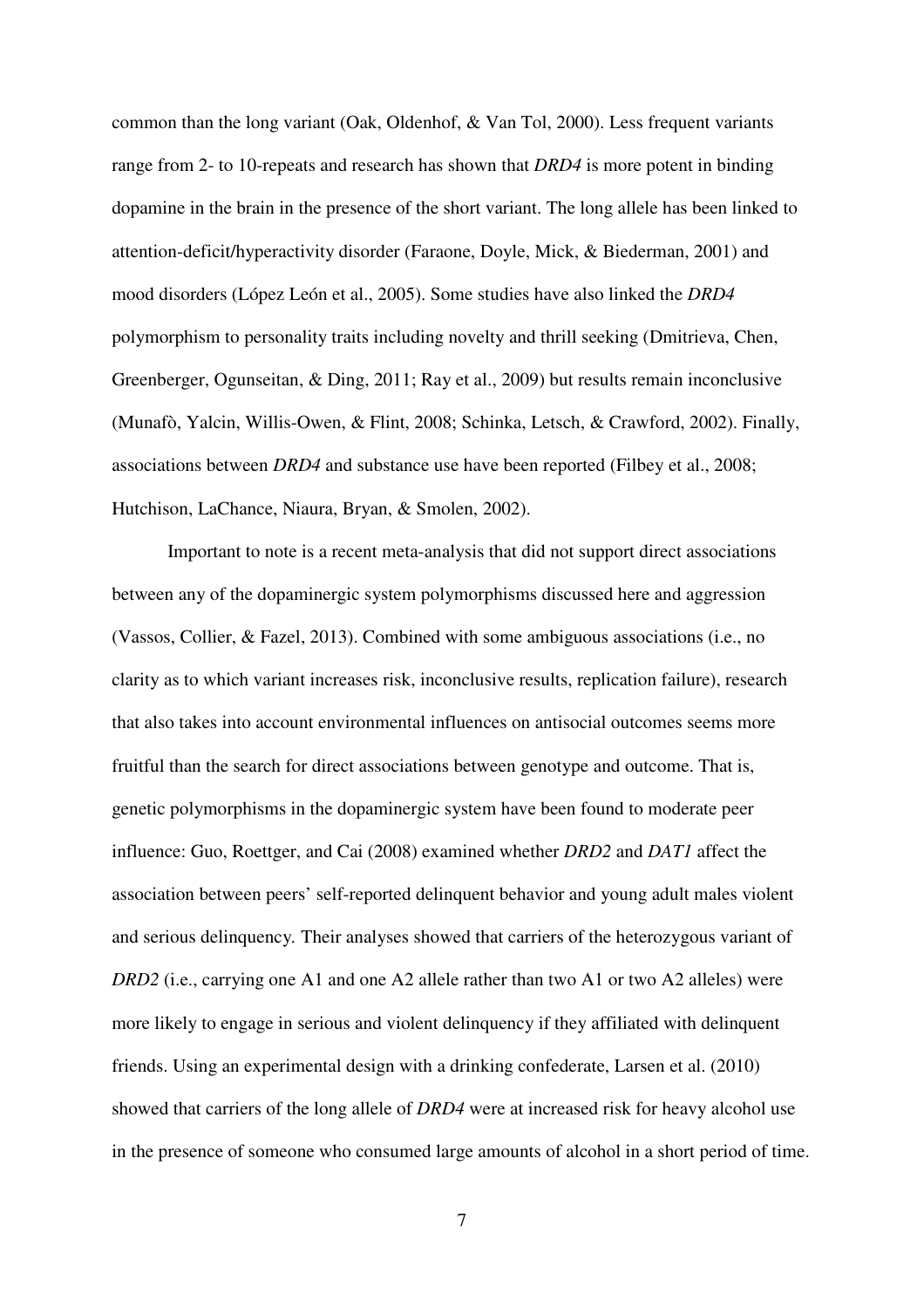Notably, Van der Zwaluw, Larsen, & Engels (2012 did not find this interaction effect in a longitudinal study of real friends.

Dopamine system genes have also attracted interest from researchers who examined affiliation with deviant peers not as environmental measure as done in the studies discussed above but as outcome. Beaver, Gibson, DeLisi, Vaughn, and Wright (2012), for instance, used data of more than 1000 males within the Add Health sample to examine whether the *DRD2* A1 allele and *DRD4* long allele interacted with neighborhood disadvantage in the prediction of four measures of antisocial phenotype, among them presence of delinquent peers. The peer measure was assessed through adolescent's self-report referred to number of peers who smoked more than one cigarette per day, smoked marijuana more than once a month, and drank alcohol more than once a month. Beaver et al. (2012) showed that *DRD2* significantly predicted affiliation with delinquent peers in adolescents growing up in disadvantaged neighborhoods. They further found that *DRD2* predicted adolescent experiences of victimization (e.g., someone pulling a gun against them) but only among youth with a low number of deviant peers. That is, affiliation with deviant peers buffered the genetic risk for victimization. There is also support for the notion that dopamine polymorphisms interact with environmental characteristics in predicting desistance from delinquency. Beaver, Wright, DeLisi, and Vaughn (2008) showed that *DRD2* and *DRD4* (as well as *MAOA*, described below) moderated the association between marriage and desistance from delinquency.

# *Serotonin*

The role of serotonin for mood, sleep, memory, and behavior is unquestioned, resulting in numerous studies on the effect of serotonergic system genes on a range of psychopathologies, mostly on the internalizing spectrum. Serotonin has also been linked to externalizing behaviors: A meta-analysis by Moore, Scarpa, and Raine (2002) showed that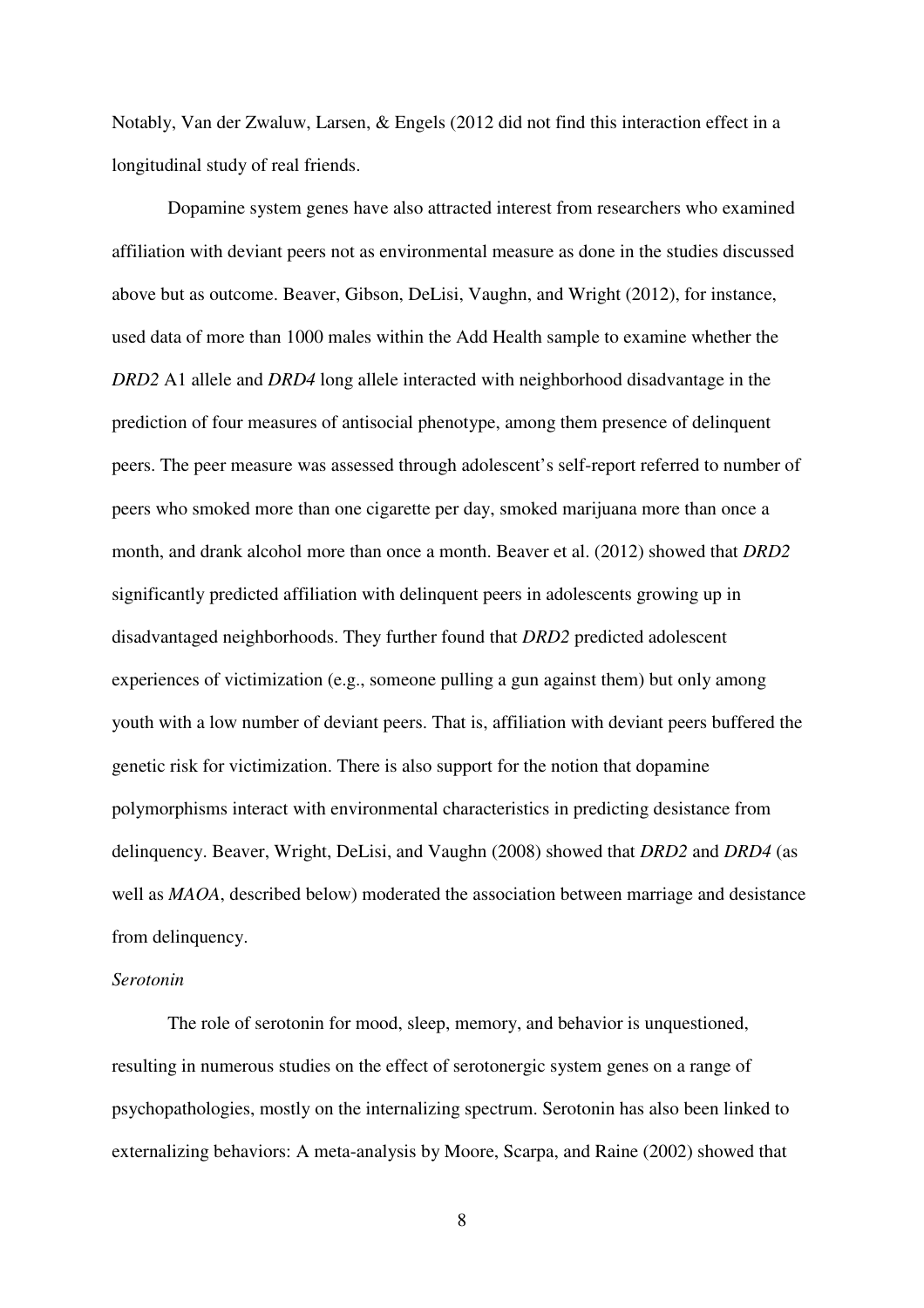metabolites (degradation products) of brain serotonin were reduced in antisocial compared to non-antisocial individuals. A number of genes are implied in brain serotonin circuitry, the most popular one probably being the serotonin transporter polymorphism *5-HTTLPR*, which transcribes for a protein that is associated with reuptake speed of serotonin at brain synapses and constitutes an important source of variation in serotonin levels in the brain. Whereas the majority of people of Caucasian descent are carriers of the heterozygous short-long variant (~50%) of this polymorphism, the homozygous short-short variant is observed less often than the homozygous long-long variant (Noskova et al., 2008). Because of its reduced efficiency in terminating synaptic serotonin activity, the short allele has been treated as the risk allele in most studies (but see Glenn, 2011, for a review on psychopathology associated with the long allele). The *5-HTTLPR* short allele has been linked to personality traits such as neuroticism (Sen, Burmeister, & Ghosh, 2004) as well as mood disorders (Rosenthal et al., 1998). The polymorphism is also implicated in behaviors and traits that show overlap with antisocial behavior. For instance, studies have reported associations between the short allele and substance use (Feinn, Nellissery, & Kranzler, 2005). Retz, Retz‐Junginger, Supprian, Thome, and Rösler (2004) showed that the short allele was overrepresented in males displaying recurrent and overt violent behavior, whereas Sakai et al. (2010) showed that female carriers of the short allele were more likely to display chronic conduct problems and Vaughn et al. (2009) reported a significant association with pathological criminal behavior in youth. The polymorphism has further been associated with persistent, pervasive childhood aggression (Beitchman et al., 2006) and antisocial traits in young adults (Lyons-Ruth et al., 2007). Moreover, probably because of its importance in the amygdala, *5-HTTLPR* affects perception of emotional stimuli: Beevers, Gibb, McGeary, and Miller (2007) showed that the polymorphism affected the speed at which someone was able to disengage their attention from both happy and sad stimuli. This effect is interesting because it may provide a pointer as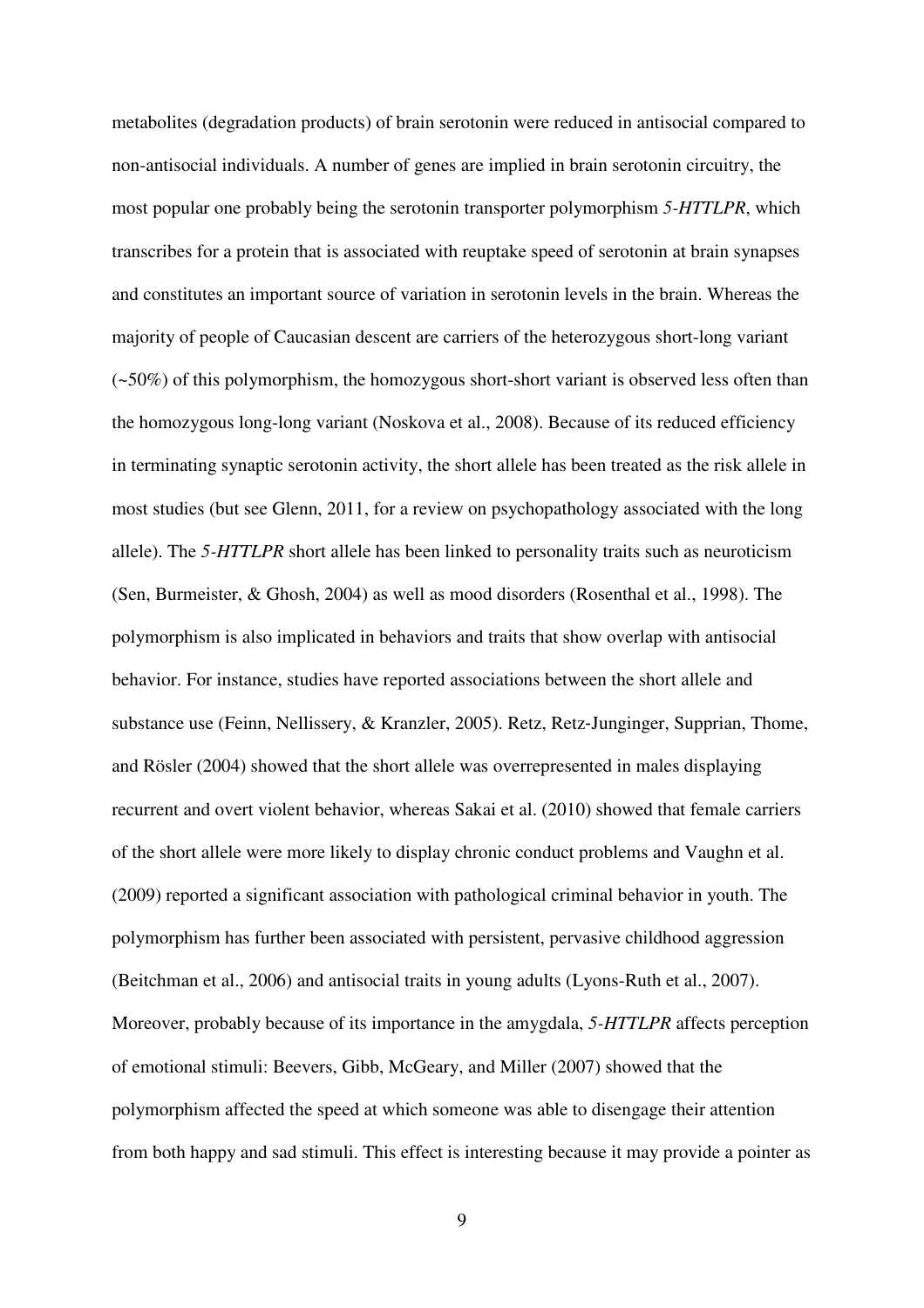to why some adolescents react differently to cues from their peer environment. That is, peer pressure in form of teasing and threats to ensure compliant behavior may have a stronger impact upon those adolescents who carry the more susceptible variant of *5-HTTLPR*. Surprisingly, no study has tested whether *5-HTTLPR* moderates the influence of peer characteristics on adolescent antisocial behavior, although three studies have tested whether associations between peer relationship quality (i.e., peer victimization) and later depression (Benjet, Thompson, & Gotlib, 2009; Sugden et al., 2010) and delinquency (Kretschmer, Sentse, Dijkstra, & Veenstra, 2014) vary by *5-HTTLPR*. Indeed, all three studies showed that carries or the short allele of the polymorphism were at greater risk to develop problems following victimization by peers.

Focusing on a polymorphism in a serotonin receptor gene (*5-HT2A*), Dijkstra, Lindenberg, Zijlstra, Bouma, and Veenstra (2013) examined genetic moderation of the association between boys' aggression and their popularity in the peer group. The study built on two studies by Burt (2008; 2009) that showed how this polymorphism predicts which peers adolescents like and dislike and that this association is mediated by rule-breaking behavior. Extending these findings, Dijkstra and colleagues' showed that the positive association between aggressive behavior and popularity was moderated by *5-HT2A. Acetylcholine* 

Acetylcholine is the longest known and most common neurotransmitter and implicated in attention and arousal. Candidate genes that are associated with brain acetylcholine (nicotinic and muscarinic acetylcholine receptor genes) have previously been linked to personality traits (e.g., Hendershot, Bryan, Ewing, Claus, & Hutchison, 2011) and alcohol related disorders (Jung et al., 2011). Nicotinic acetylcholine receptor gene polymorphisms (e.g., *CHRNA4*, *CHRNA5*, *CHRNA7*, *CHRNB3*) have been associated with smoking (Munafò & Johnstone, 2008) and attracted some interest as moderators of peer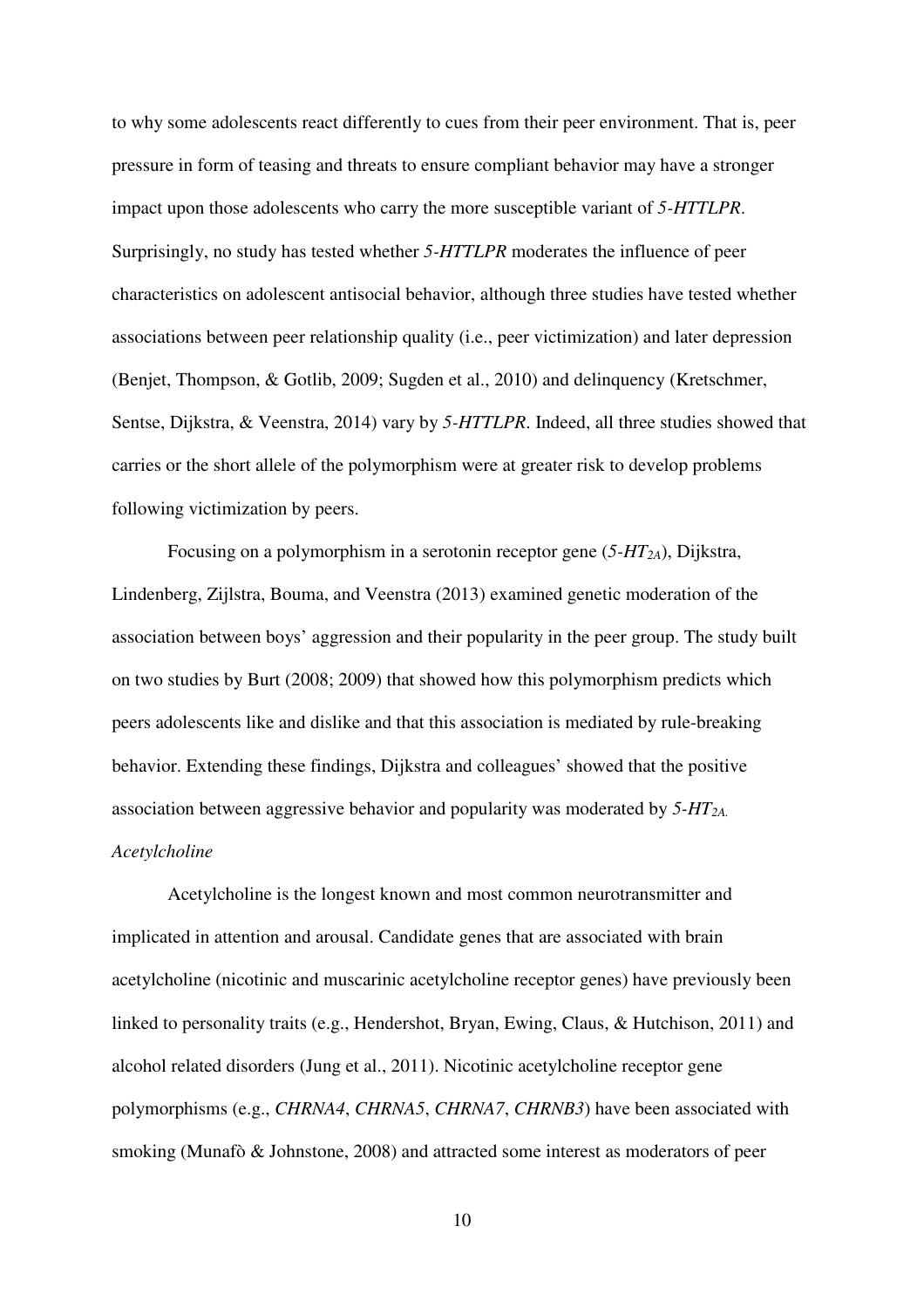group influence. For instance, Latendresse et al. (2011) examined antisocial behavior in the peer group as predictor of developmental trajectories of externalizing behavior. In this study, Latendresse and colleagues showed that adolescents who carried minor alleles of muscarinic acetylcholine receptor gene *CHRM2* and affiliated with deviant peers were at greater risk to show stable or moderately high externalizing behavior. Treating the environmental measure as moderator and based on a main association between *CHRNA5* and nicotine dependence, Johnson et al. (2010) showed that peer smoking reduced the genetic effect. Put differently, the genetic association with nicotine dependence was strongest in the absence of environmental risk.

## *Monoamine-oxidase-A (MAOA)*

Some genetic polymorphisms affect more than one neurotransmitter system. The monoamine-oxidase-A (*MAOA*) gene codes for an enzyme that is important in degrading serotonin and dopamine. A VNTR polymorphism in this gene concerns the number of tandem repeats in the promoter region of the gene with higher expression in carriers of the 3.5 or 4 repeat variant and lower expression in carriers of the 3 (and possibly 5) repeat variant. *MAOA* has repeatedly been linked to antisocial behavior, specifically human aggression (Buckholtz & Meyer-Lindenberg, 2008) and stably interacts with adverse environmental conditions such as maltreatment (Kim-Cohen et al., 2006) in increasing the risk for antisocial outcomes. The less efficient variant of the polymorphism thereby increased the risk for aggression and in most studies also increased vulnerability to adversity in the environment. With regard to moderation of peer effects, however, studies yielded mixed findings. Lee (2011), for instance, examined the interplay between *MAOA* and self-reported peer delinquency with regard to own antisocial behavior using a male subsample of the Add Health study and showed that carriers of the high-activity *MAOA* variant were at greater risk to engage in antisocial behavior if they affiliated with delinquent peers. Also using Add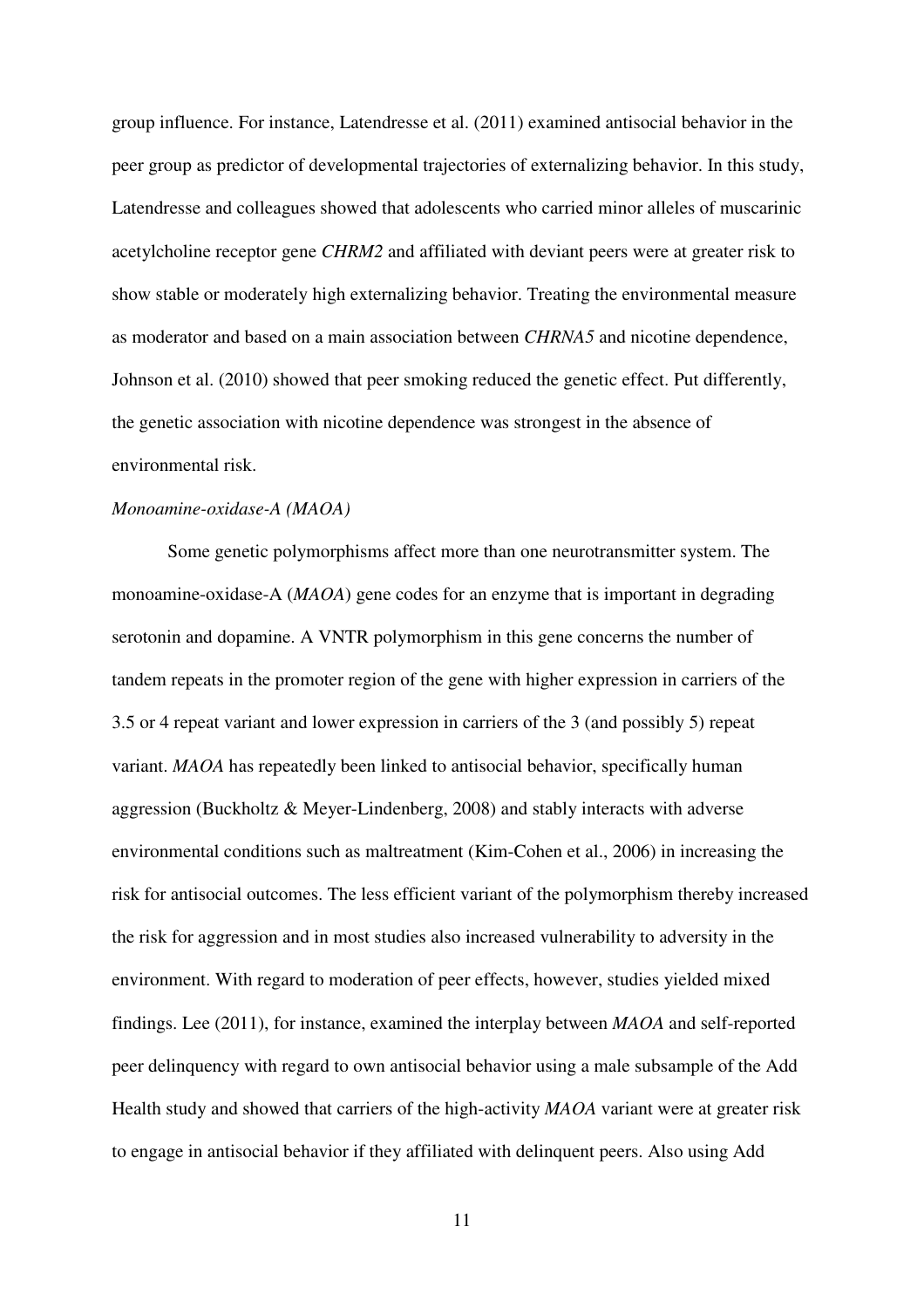Health data, Beaver and Holtfreter (2009) showed that *MAOA* moderated the link between delinquent peer affiliation in adolescence and engagement in fraudulent behavior in early adulthood. Again carriers of the high-activity variant of *MAOA* were most vulnerable to the effect of deviant peers.

# *Brain-derived neurotrophic factor (BDNF)*

Stepping out of the neurotransmitter systems, Kretschmer, Vitaro, and Barker (2014) examined the brain-derived neurotrophic factor gene (*BDNF),* which regulates the secretion of brain-derived neurotrophic factor in the brain. The *BDNF* polymorphism consists of a valine to methionine substitution with *BDNF* secretion being reduced in met- compared to val-alleles (Hong, Liou, & Tsai, 2011). *BDNF* affects susceptibility to environmental stressors in the prediction of impulsive aggression (Wagner, Baskaya, Dahmen, Lieb, & Tadić, 2010) with met-allele carriers being more vulnerable to environmental risk than valval carriers. Moreover, carriers of the met-allele show an increased risk for psychopathological disorders related to aggression (e.g., Spalletta et al., 2010) and impulsivity (Oades et al., 2008). In line with previous research, Kretschmer et al. (2014) showed a stronger effect of peer on adolescents' own aggression in carriers of the met-met variant of this polymorphism. That is, those adolescents who had affiliated with aggressive peers in late childhood and carried two minor alleles were at greatest risk to engage in aggressive behaviors themselves five years later.

#### µ*-opioid receptor (OPRM1)*

The *OPRM1* gene encodes for the  $\mu$ -opioid receptor (MOR, receptor of endogenous opioids including heroin, morphine, and methadone). The *OPRM1* polymorphism consists of an adenine to guanine substitution which affects the reinforcing (thus addictive) effect of drugs in various brain regions ( Ray et al., 2011) This polymorphism has been linked to a variety of substance use characteristics including sensitivity to the effects of alcohol (Ray  $\&$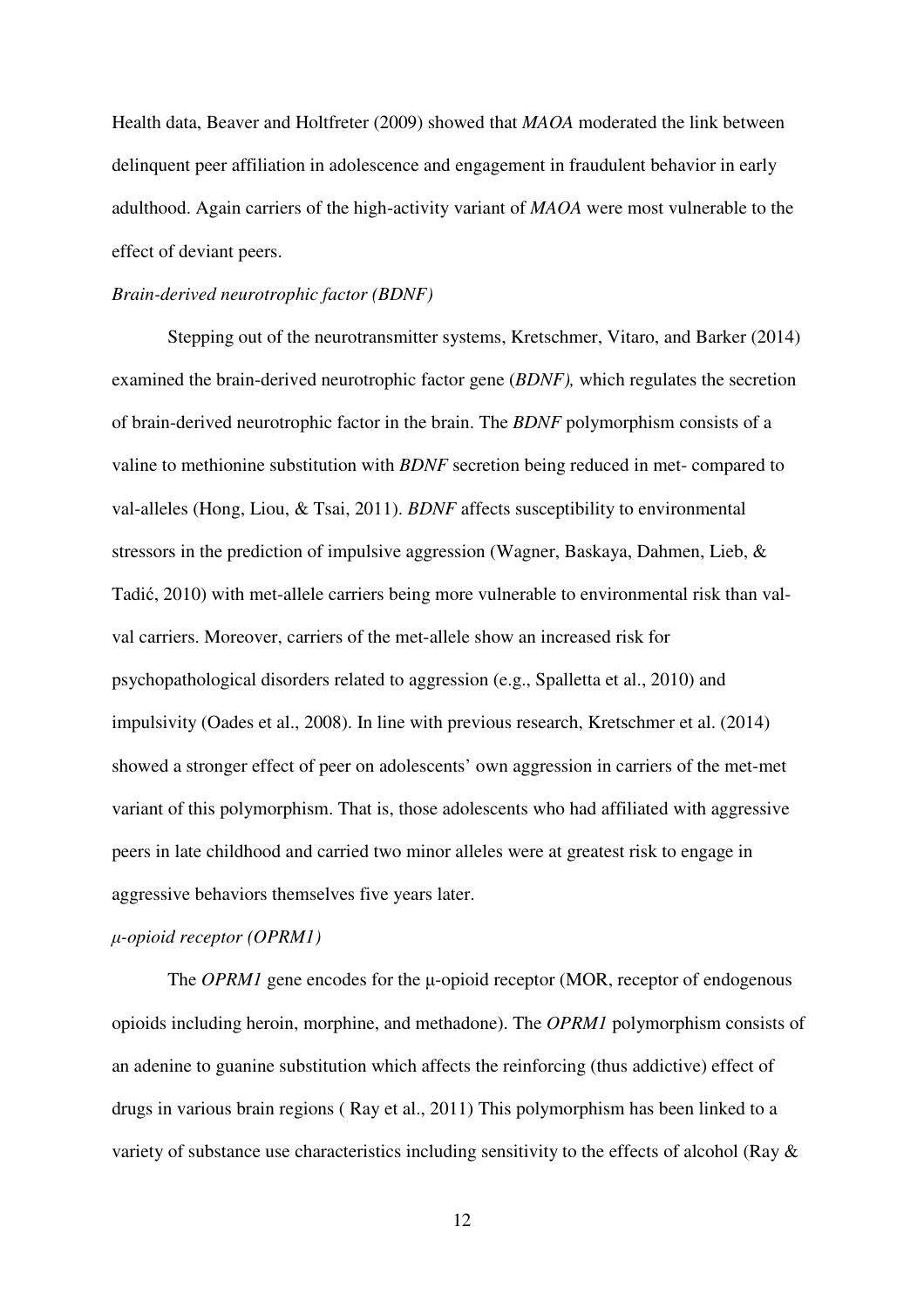Hutchison, 2004) and adolescent alcohol misuse (Miranda et al., 2010), heroin addiction (Shi et al., 2002), and nicotine reinforcement ( Ray et al., 2006). *OPRM1* has also been associated with neural sensitivity to social rejection (Way, Taylor, & Eisenberger, 2009).

Moreover, the polymorphism has been found to interact with peer characteristics in predicting alcohol use disorders in adolescence ( Miranda et al., 2013) in that carriers of the G-allele who affiliated with deviant peers had an almost eight times increased risk to be diagnosed with alcohol use disorder compared to their homozygous A-allele counterparts. Another study examined whether *OPRM1* was associated with affiliation with peers with a positive attitude towards drinking (Chassin et al., 2012). This study showed that male individuals homozygous for the A-allele were more likely to affiliate with alcohol promoting peers who in turn increased their risk for alcohol use disorder. A different pattern emerged for girls: G-carriers of *OPRM1* were more vulnerable to peer influence than carriers of the Ahomozygous variant of the polymorphism.

#### **Peers, molecular genetics, and antisocial behavior: Where do we go from here?**

Effects of peer characteristics, irrespective whether they refer to substance use or delinquency, are not uniformly strong and some of the variation is accounted for by genetic make-up. The genetic polymorphisms that have been tested to date are theoretically meaningful in that they mostly refer to neurotransmitters that are implicated in impulsivity, aggression, or response to emotional stimuli, or affect how an individual processes substances like nicotine or alcohol. However, systematic and replicated findings are still scarce. The final part of this chapter aims to provide some pointers that may help to strengthen research into the interplay of peer environment and genetic factors in antisocial behavior research.

#### *Gene-environment correlation studies*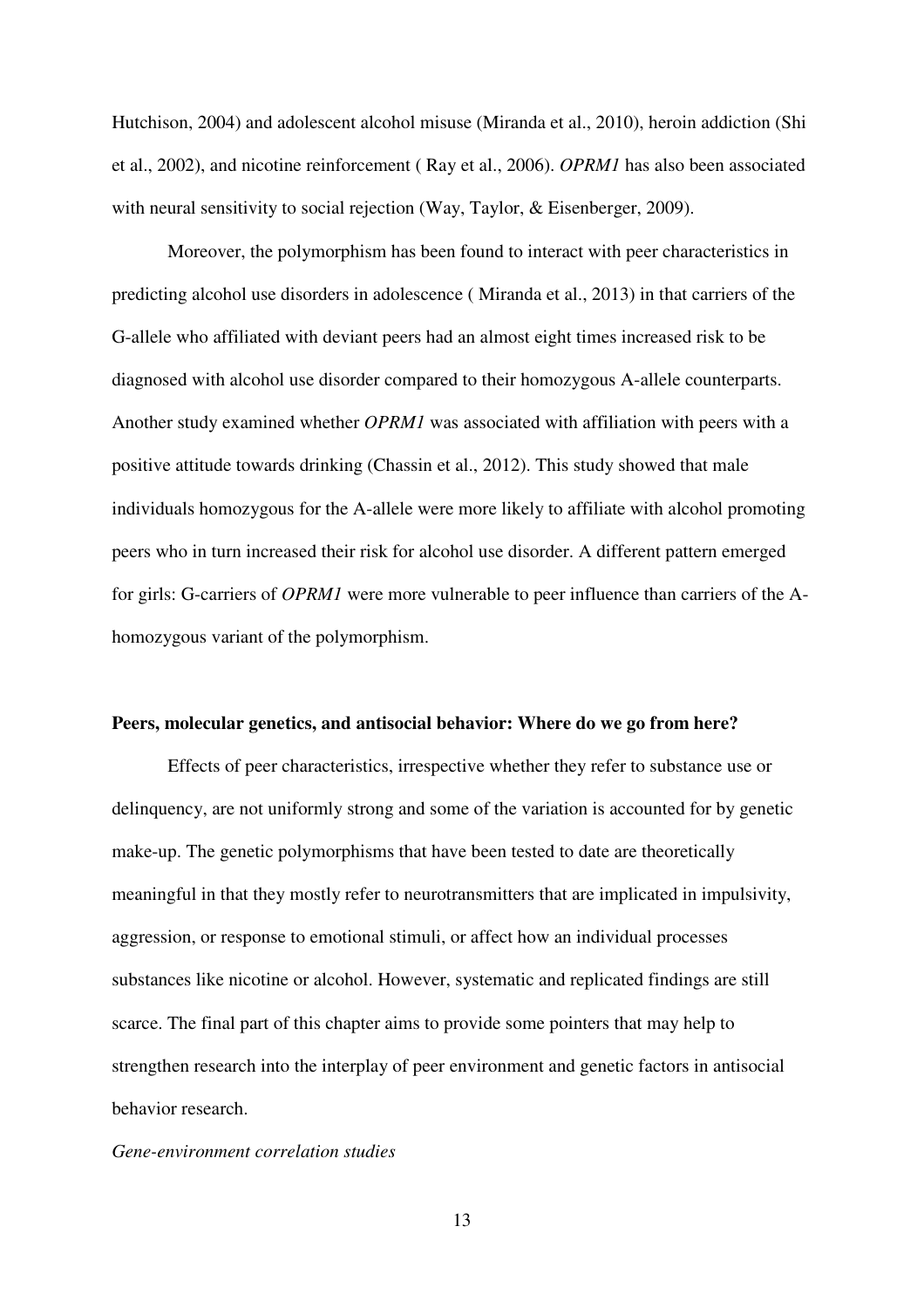Although we know from quantitative behavioral genetics that genetic factors are associated with delinquent peer group affiliation (Brendgen, 2012), only few studies have examined rGE using measured genotype. The studies by Burt (2009), Beaver et al. (2012), and Chassin et al. (2012) are notable exceptions and their findings clearly suggest that adolescent peer selection is partly driven by specific genetic factors. These findings contain a word of warning: If genetic factors influence someone's preferences for affiliation, such associations need to be controlled for in GxE designs. Adolescents' peer groups are very specific environments driven by selection and choice (Veenstra & Dijkstra, 2011) more so than other environments that have played a role in gene-environment interplay studies (e.g., maltreatment, neighborhood). Given the significance of peers in adolescence and findings from social network studies that show how peer similarity in antisocial forms of behavior is to a non-negligible extent driven by selection (individuals affiliate with those who are similar to them, Veenstra, Dijkstra, Steglich, & Van Zalk, 2013), it is surprising that rGE studies are scarce in research on peer effects on antisocial behavior. Future studies are advised to pay more attention to the correlational mechanisms, as these may help to better understand the role of the peer environment in antisocial behavior.

# *Assessment of the environment*

Although we have not broached the issue of validity and reliability of the peer measures, it is crucial to note that the quality of environmental assessment is a driving force in the success of a gene-environment interplay study. Particularly in the field of peer characteristics, shared-rater bias (adolescent reports on their own and their peers' behavior), huge variability in measures used, and ambiguity as to whom "peer group" refers to affect comparability and might determine whether or not a set of findings is replicated or not (see Larsen et al., 2010 and Van der Zwaluw et al., 2012). Of course, this problem is not easy to solve and many of the studies described here are secondary analyses of existing cohort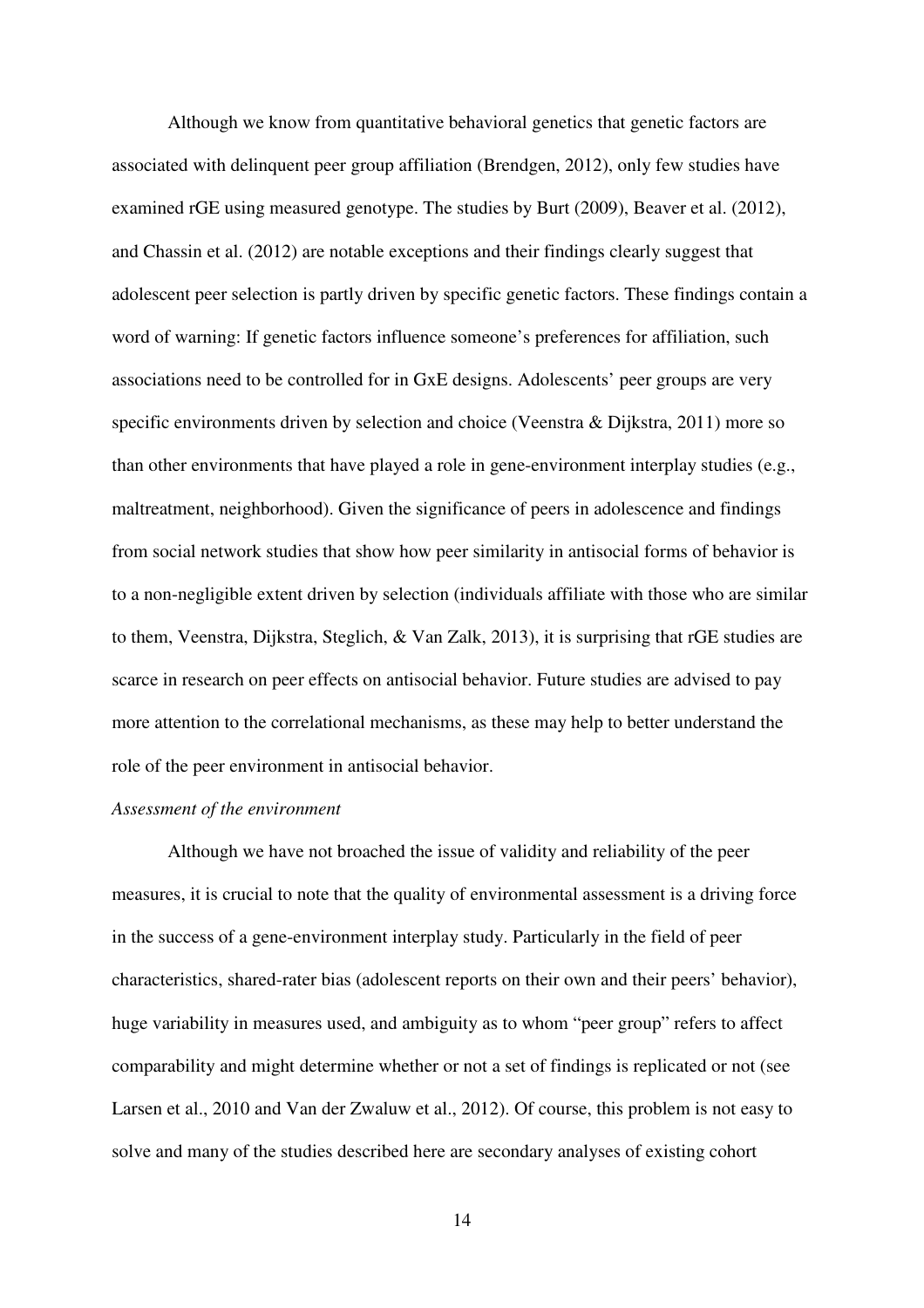studies where measures cannot be changed in hindsight. Researchers are advised to revert to peers' own reports of their behavior as much as possible and streamline future studies with successful past ones in terms of measures and definitions (Veenstra & Steglich, 2012; Veenstra et al., 2013).

#### *Peer relationship quality as environmental measure*

Importantly, adolescent development is not only affected by peer characteristics such as drinking and delinquency, but the quality of relationships with peers also affects adjustment (e.g., Hanish & Guerra, 2002). Failing to establish positive relationships with peers is predictive of aggression (e.g., Boivin, Vitaro, & Poulin, 2005) and engagement in delinquent behavior (Laird, Jordan, Dodge, Pettit, & Bates, 2001). Peer victimization as a particularly grave form of peer negativity increases the risk for maladjustment (Arseneault, Bowes, & Shakoor, 2010), including aggression and delinquency (Hodges, Boivin, Vitaro, & Bukowski, 1999; Ostrov, 2010). Arguably, rejected or victimized adolescents are less well able to achieve social well being through peer relationships and may turn to other strategies. These may involve antisocial forms of behavior, especially so in adolescence when delinquency to a certain extent contributes to status attainment and involves behaviors that may elicit confirmation from the peer group (Mayeux, Sandstrom, & Cillessen, 2008). Such associations may be genetically moderated as initial research shows (Kretschmer, Dijkstra, Ormel, Verhulst, & Veenstra, 2013). Future studies are needed to replicate and extend these findings in independent samples.

# *Dual risk or differential susceptibility?*

This chapter focused on peer effects in the development of adolescent antisocial behavior and how these are moderated by variations in DNA (or conversely how associations between genetic factors and antisocial behavior differ depending on environmental conditions). The perspective taken assumed a dual-risk model in which the environment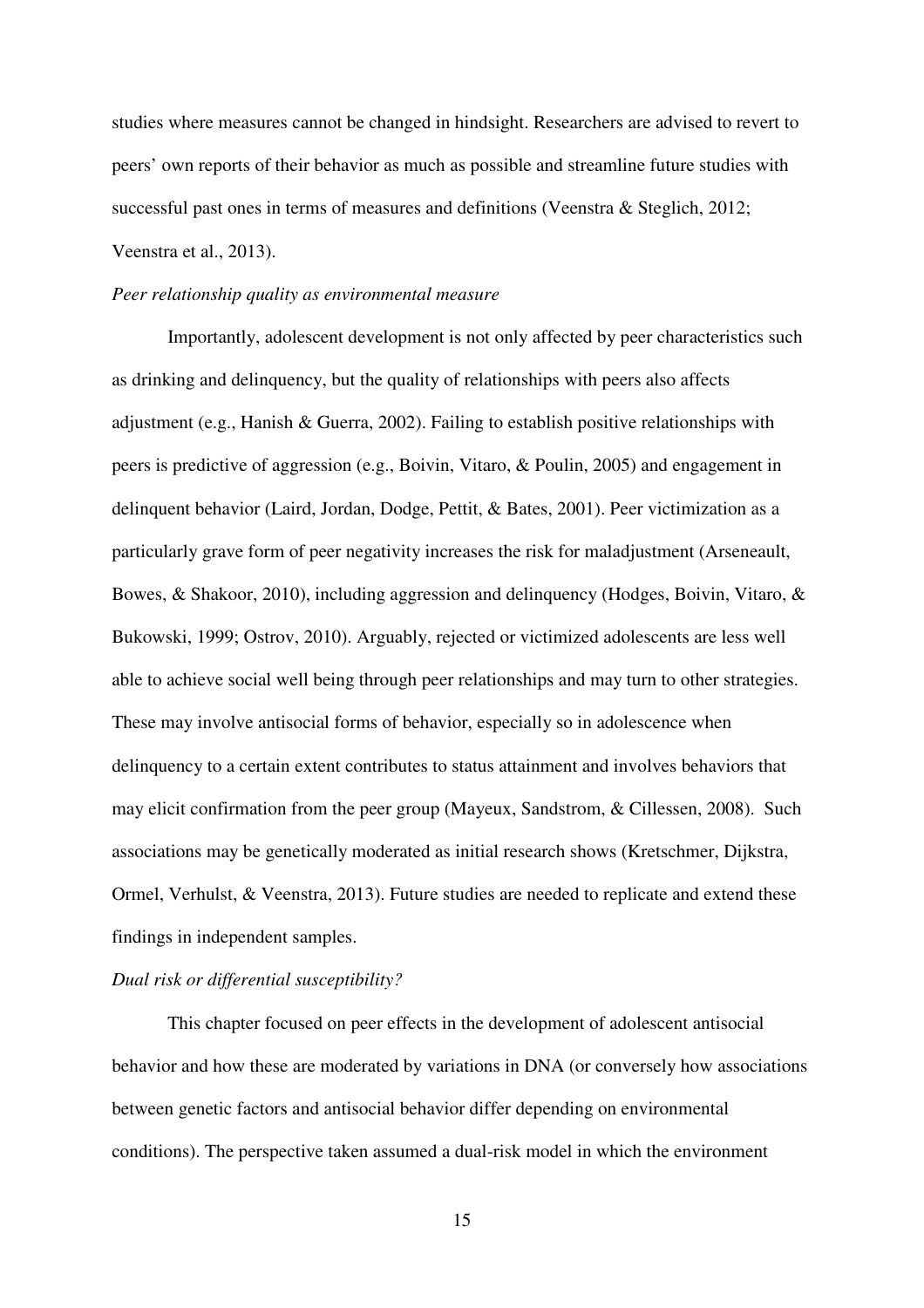carries risk for a negative outcome and this risk is elevated in the presence of particular genetic variants. While this model is theoretically appealing given antisocial behavior as outcome, recent accounts have begun to challenge the generalizability of the dual-risk model to person-environment interactions (Belsky & Pluess, 2009; Ellis, Boyce, Belsky, Bakermans-Kranenburg, & Van IJzendoorn, 2011). Rather, a differential susceptibility framework in which person factors – including but not limited to genetic polymorphisms – make individuals more susceptible to both negative and positive environmental conditions. For instance, affiliation with deviant peers may elevate the risk for antisocial behavior development in some adolescents more than in others but these same individuals may also benefit more from prosocial peer environments than less susceptible adolescents. Although pro- and antisocial behavior do not constitute opposite ends of one continuum, taking such effects into account will further the field and contribute important information about the role of person factors in understanding peer group effects on adolescent development beyond antisocial behavior.

# *Re-thinking the use of DNA information*

Although studying the interplay between peer environment and measured genes adds valuable information to our understanding of heterogeneity in associations between peer environment and antisocial behavior, the effects that have been published are small and interactions explain only a tiny fraction of variance in antisocial behavior. This problem has been observed in most GxE studies as well as in research on main effects of genetic polymorphisms, notwithstanding quantitative genetic findings that a large proportion of population variance is genetically influenced. How can we account for this problem of "missing heritability" (Maher, 2008)? Discussions of the problem in neighboring disciplines (e.g. Plomin, 2012) suggest that we need to examine more than one polymorphism at a time. Not only are polymorphisms not necessarily inherited independently, they function additively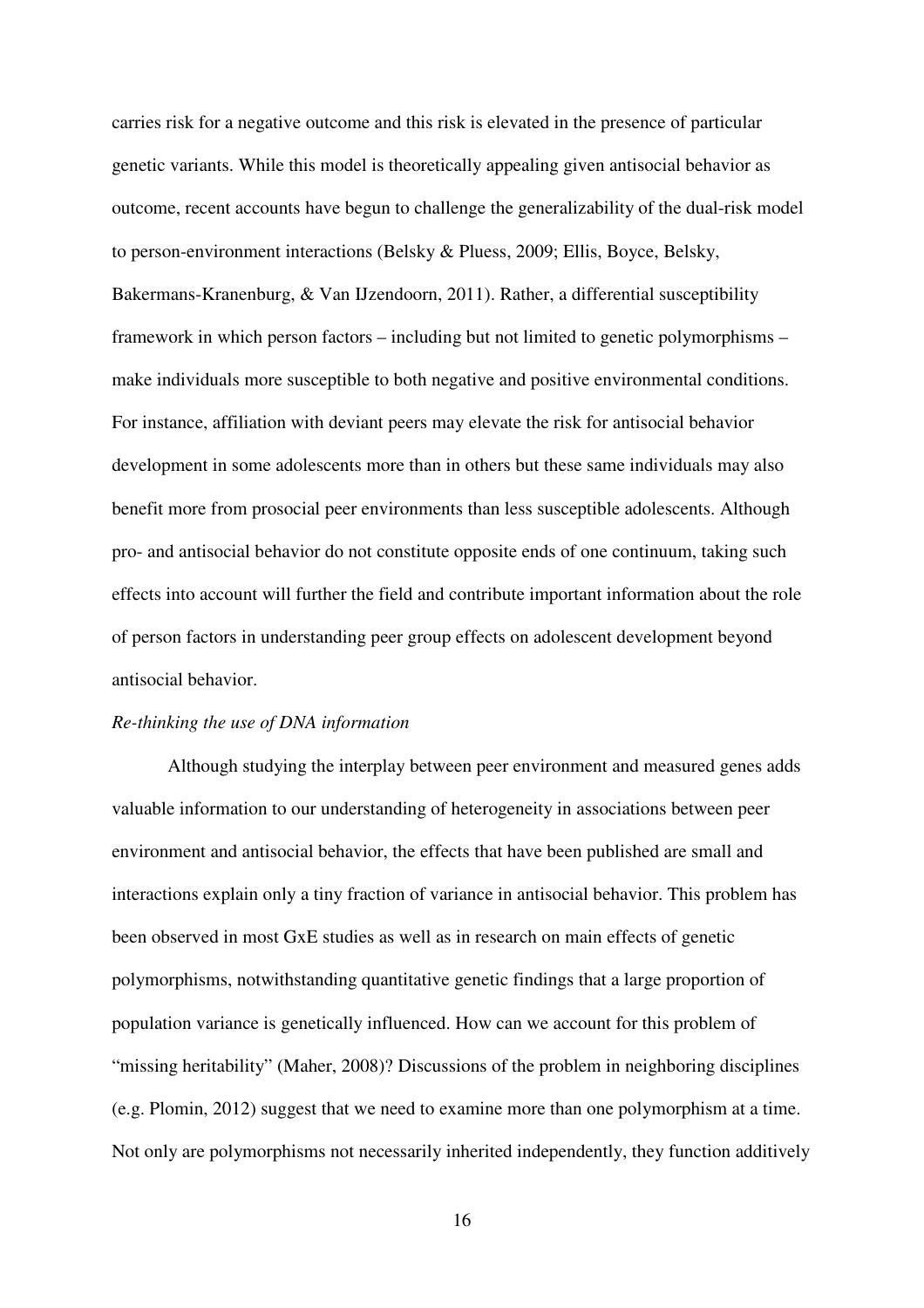and interact with each other. Accounting for such interdependencies should become integral in studies on peer environment and gene-environment research in general. Using polygenic scores (indexes of many polymorphisms of small effect) as well as including gene-gene interactions in our models are steps towards this goal (Plomin, 2013). Finally, dopamine, serotonin, and acetylcholine are of course not the only human brain neurotransmitters. *Norepinephrine* is important in the regulation of concentration but can also function as a hormone and as such is important in the regulation of stress and response to fight or flight situations. *GABA* is the most important inhibitory neurotransmitter in the human central nervous system. We are not suggesting that researchers should now pick single candidates from these systems instead, but the different neurotransmitter systems do not operate in isolation. Informed by molecular neuroscience, researchers are advised to account for interactions and combined effects.

# **Conclusion**

The inclusion of molecular genetic information into studies of associations between peer environment and antisocial behavior is novel and it may be too early to say whether genetic and environmental effects work together systematically in affecting individual risk for antisocial behavior. As with gene-environment studies in other fields, independent replications are sorely needed, as are strategies to investigate cumulative and interacting effects of several polymorphism at a time. However, the studies reviewed in this chapter certainly show that stepping out of the family environment and examining whether individual genetic make-up qualifies the effect of fairly common environmental risks (e.g., affiliating with peers who smoke or engage in deviant behavior) is a meaningful and worthwhile strategy to understand adolescent antisocial development. The knowledge gained in such studies may not be practically applicable in the short-term but being able to identify the adolescents most at risk for antisocial or substance use disorders can eventually help to target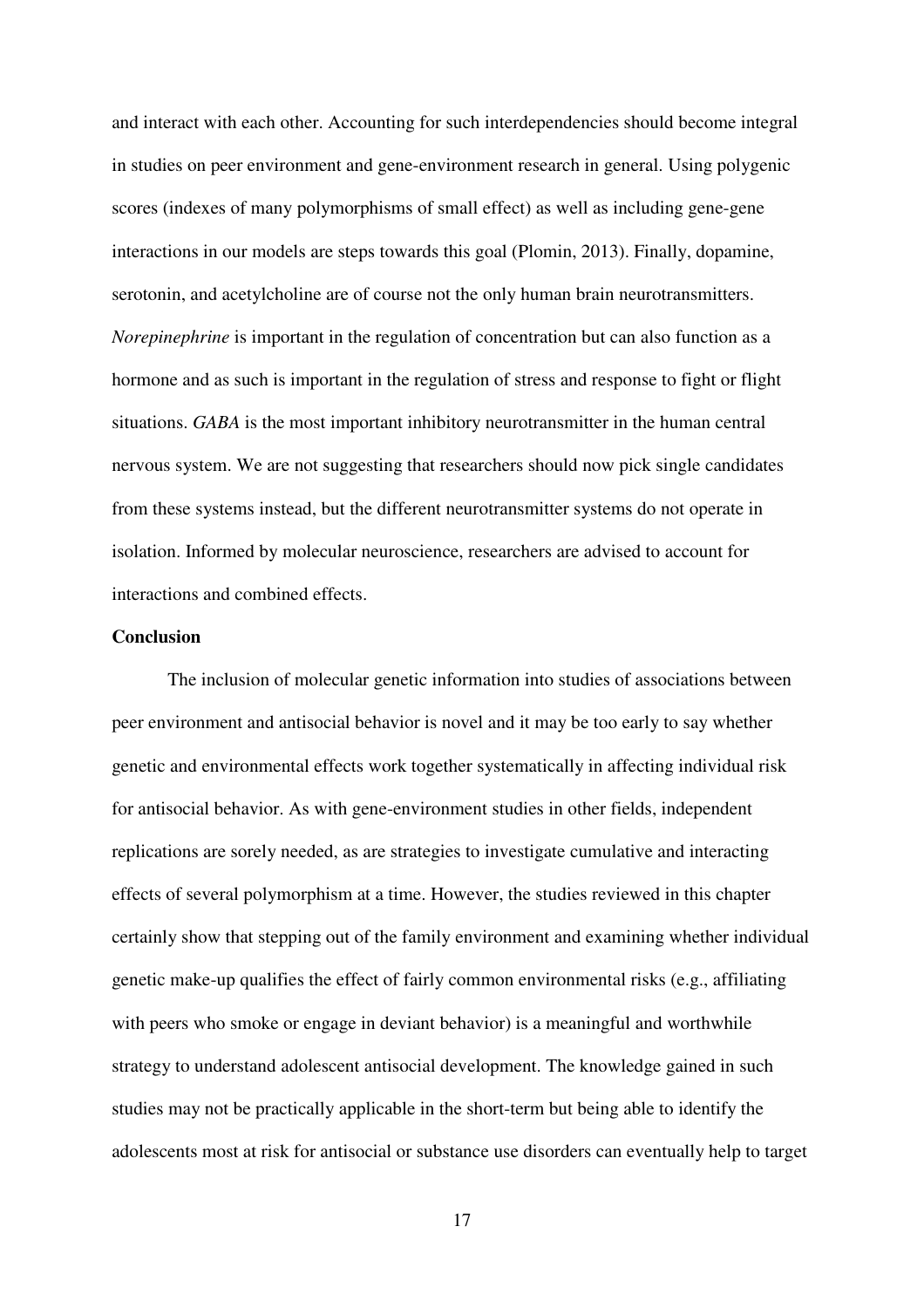prevention and intervention strategies. Whereas it is not ethical or possible to modify and adjust genetic factors, changing the environment may be particularly important for some young people. In other words, if certain environmental risks, such as peer deviance or peer drinking, are especially harmful for some adolescents (those that carry specific genetic variants), efforts should go into studying how we can prevent or intervene in these adverse environments to ensure healthy development.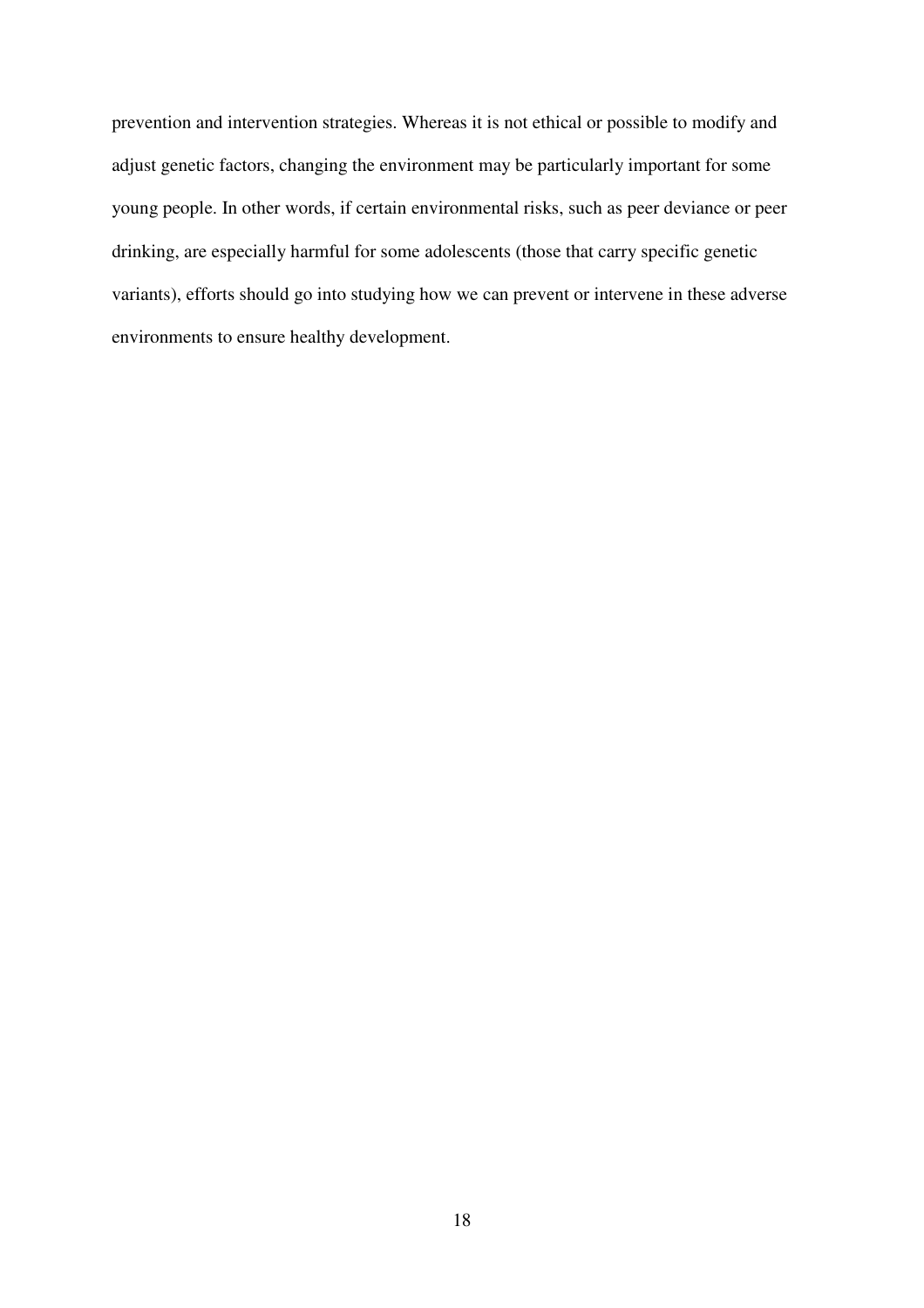#### References

- Arseneault, L., Bowes, L., & Shakoor, S. (2010). Bullying victimization in youths and mental health problems: 'Much ado about nothing'. *Psychological Medicine, 40*(5), 717-729.
- Bakermans-Kranenburg, M. J., & van IJzendoorn, M. H. (2006). Gene-environment interaction of the dopamine D4 receptor (*DRD4*) and observed maternal insensitivity predicting externalizing behavior in preschoolers. *Developmental Psychobiology, 48*(5), 406-409.
- Beaver, K. M., Gibson, C. L., DeLisi, M., Vaughn, M. G., & Wright, J. P. (2012). The interaction between neighborhood disadvantage and genetic factors in the prediction of antisocial outcomes. In C. L. Gibson, & M. D. Krohn (Eds.), *Handbook of life-course criminology: Emerging trends and directions for future research* (pp. 25-40). New York: Springer Science & Business Media.
- Beaver, K. M., & Holtfreter, K. (2009). Biosocial influences on fraudulent behaviors. *Journal of Genetic Psychology, 170*, 101-114.
- Beaver, K. M., Wright, J. P., & DeLisi, M. (2008). Delinquent peer group formation: Evidence of a gene x environment correlation. *The Journal of Genetic Psychology, 169*, 227-244.
- Beaver, K. M., Wright, J. P., DeLisi, M., & Vaughn, M. G. (2008). Desistance from delinquency: The marriage effect revisited and extended. *Social Science Research, 37*(3), 736-752.
- Beevers, C. G., Gibb, B. E., McGeary, J. E., & Miller, I. W. (2007). Serotonin transporter genetic variation and biased attention for emotional word stimuli among psychiatric inpatients. *Journal of Abnormal Psychology, 116*(1), 208-212.
- Beitchman, J., Baldassarra, L., Mik, H., De Luca, V., King, N., Bender, D., . . . Kennedy, J. (2006). Serotonin transporter polymorphisms and persistent, pervasive childhood aggression. *American Journal of Psychiatry, 163*(6), 1103-1105.
- Belsky, J., & Pluess, M. (2009). Beyond diathesis stress: Differential susceptibility to environmental influences. *Psychological Bulletin, 135*(6), 885-908.
- Benjet, C., Thompson, R. J., & Gotlib, I. H. (2009). *5*–*HTTLPR* moderates the effect of relational peer victimization on depressive symptoms in adolescent girls. *Journal of Child Psychology and Psychiatry, 51*(2), 173-179.
- Boivin, M., Vitaro, F., & Poulin, F. (2005). Peer relationships and the development of aggressive behavior in early childhood. In R. E. Tremblay, W. W. Hartup & J. Archer (Eds.), *Developmental origins of aggression* (pp. 376-397). New York: Guilford Press.
- Brechwald, W. A., & Prinstein, M. J. (2011). Beyond homophily: A decade of advances in understanding peer influence processes. *Journal of Research on Adolescence, 21*(1), 166-179.
- Brendgen, M. (2012). Genetics and peer relations: A review. *Journal of Research on Adolescence, 22*(3), 419-437.
- Buckholtz, J. W., & Meyer-Lindenberg, A. (2008). *MAOA* and the neurogenetic architecture of human aggression. *Trends in Neurosciences, 31*(3), 120-129.
- Burt, A. (2009). A mechanistic explanation of popularity: Genes, rule breaking, and evocative gene–environment correlations. *Journal of Personality and Social Psychology, 96*(4), 783-794.
- Burt, S. A. (2008). Genes and popularity: Evidence of an evocative gene-environment correlation. *Psychological Science, 19*(2), 112-113.
- Caspi, A., McClay, J., Moffitt, T. E., Mill, J., Martin, J., Craig, I. W., . . . Poulton, R. (2002). Role of genotype in the cycle of violence in maltreated children. *Science, 297*(5582), 851-854.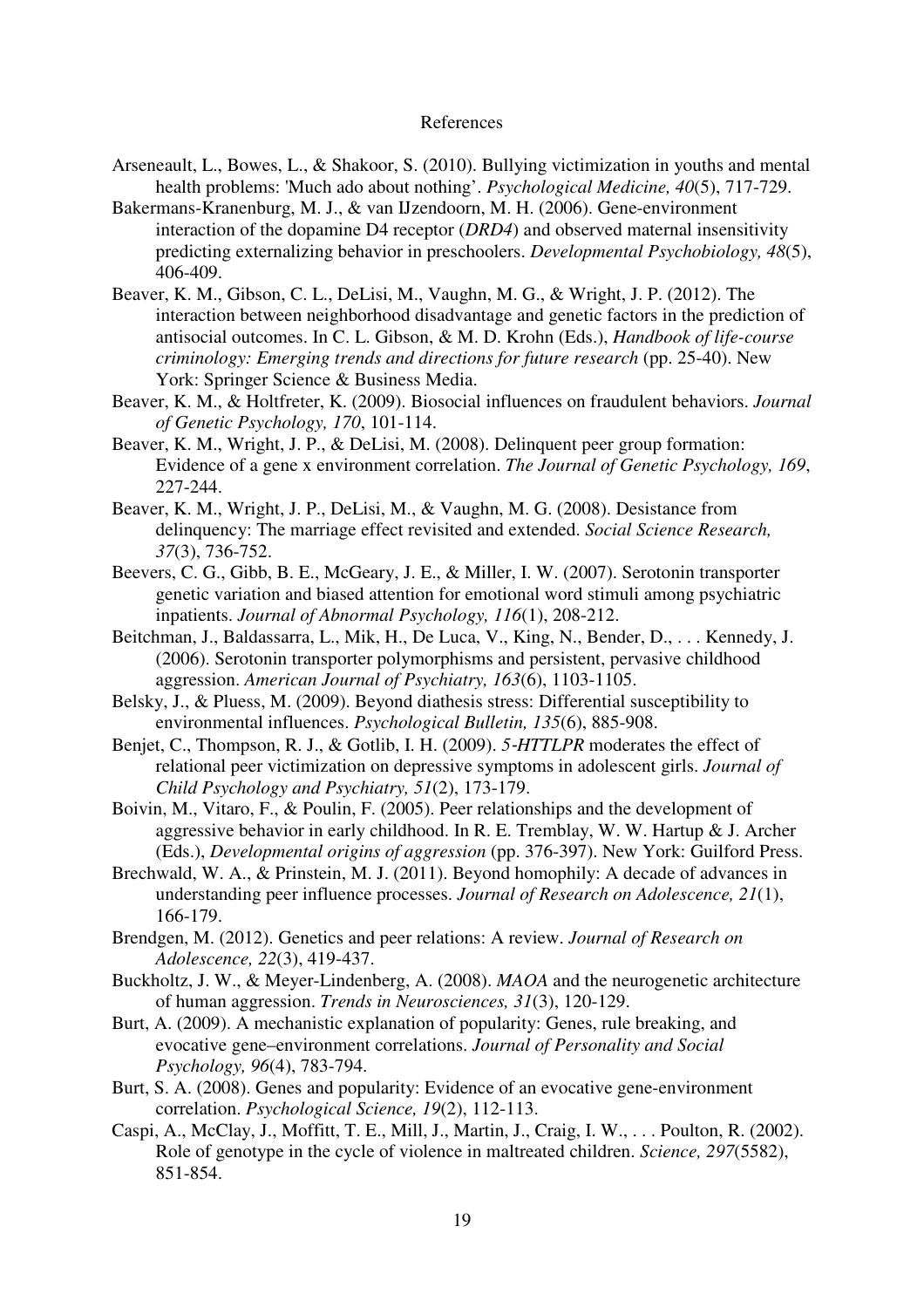- Caspi, A., & Moffitt, T. E. (2006). Gene–environment interactions in psychiatry: Joining forces with neuroscience. *Nature Reviews Neuroscience, 7*(7), 583-590.
- Chassin, L., Lee, M. R., Cho, Y. I. L., Wang, F. L., Agrawal, A., Sher, K. J., & Lynskey, M. T. (2012). Testing multiple levels of influence in the intergenerational transmission of alcohol disorders from a developmental perspective: The example of alcohol use promoting peers and mu-opioid receptor M1 variation. *Development and Psychopathology, 24*, 953-967.
- Cornish, K. M., Manly, T., Savage, R., Swanson, J., Morisano, D., Butler, N., . . . Hollis, C. (2005). Association of the dopamine transporter (*DAT1*) 10/10-repeat genotype with ADHD symptoms and response inhibition in a general population sample. *Molecular Psychiatry, 10*(7), 686-698.
- Dijkstra, J. K., Lindenberg, S., Zijlstra, L., Bouma, E., & Veenstra, R. (2013). The secret ingredient for social success of young males: A functional polymorphism in the *5HT2A* serotonin receptor gene. *PloS One, 8*(2), e54821.
- Dishion, T. J., & Tipsord, J. M. (2011). Peer contagion in child and adolescent social and emotional development. *Annual Review of Psychology, 62*, 189-214.
- Dmitrieva, J., Chen, C., Greenberger, E., Ogunseitan, O., & Ding, Y. (2011). Gender-specific expression of the DRD4 gene on adolescent delinquency, anger and thrill seeking. *Social Cognitive and Affective Neuroscience, 6*(1), 82-89.
- Ellis, B. J., Boyce, W. T., Belsky, J., Bakermans-Kranenburg, M. J., & Van IJzendoorn, M. H. (2011). Differential susceptibility to the environment: An evolutionaryneurodevelopmental theory. *Development and Psychopathology, 23*(1), 7-28.
- Faraone, S. V., Doyle, A. E., Mick, E., & Biederman, J. (2001). Meta-analysis of the association between the 7-repeat allele of the dopamine D4 receptor gene and attention deficit hyperactivity disorder. *American Journal of Psychiatry, 158*(7), 1052-1057.
- Feinn, R., Nellissery, M., & Kranzler, H. R. (2005). Meta-analysis of the association of a functional serotonin transporter promoter polymorphism with alcohol dependence. *American Journal of Medical Genetics Part B: Neuropsychiatric Genetics, 133*(1), 79- 84.
- Ferguson, C. J. (2010). Genetic contributions to antisocial personality and behavior: A metaanalytic review from an evolutionary perspective. *The Journal of Social Psychology, 150*(2), 160-180.
- Filbey, F. M., Ray, L., Smolen, A., Claus, E. D., Audette, A., & Hutchison, K. E. (2008). Differential neural response to alcohol priming and alcohol taste cues is associated with *DRD4* VNTR and *OPRM1* genotypes. *Alcoholism, 32*(7), 1113-1123.
- Forbes, E., Brown, S., Kimak, M., Ferrell, R., Manuck, S., & Hariri, A. (2007). Genetic variation in components of dopamine neurotransmission impacts ventral striatal reactivity associated with impulsivity. *Molecular Psychiatry, 14*(1), 60-70.
- Glenn, A. L. (2011). The other allele: Exploring the long allele of the serotonin transporter gene as a potential risk factor for psychopathy: A review of the parallels in findings. *Neuroscience & Biobehavioral Reviews, 35*(3), 612-620.
- Guo, G., Roettger, M. E., & Cai, T. (2008). The integration of genetic propensities into social-control models of delinquency and violence among male youths. *American Sociological Review, 73*(4), 543-568.
- Hanish, L. D., & Guerra, N. G. (2002). A longitudinal analysis of patterns of adjustment following peer victimization. *Development and Psychopathology, 14*(01), 69-89.
- Hendershot, C. S., Bryan, A. D., Ewing, S. W. F., Claus, E. D., & Hutchison, K. E. (2011). Preliminary evidence for associations of *CHRM2* with substance use and disinhibition in adolescence. *Journal of Abnormal Child Psychology, 39*, 671-681.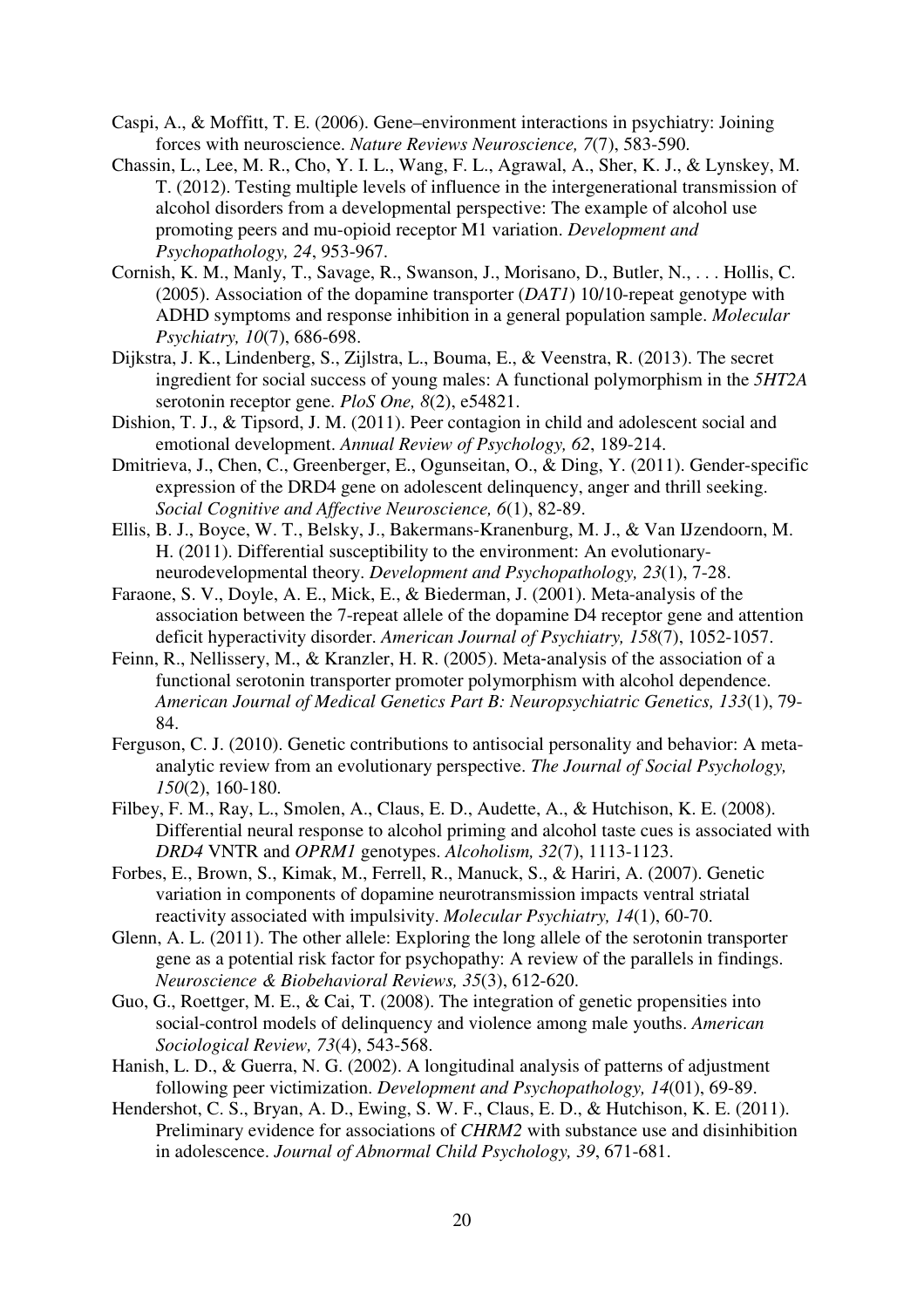- Hodges, E. V., Boivin, M., Vitaro, F., & Bukowski, W. M. (1999). The power of friendship: Protection against an escalating cycle of peer victimization. *Developmental Psychology, 35*(1), 94.
- Hong, C., Liou, Y., & Tsai, S. (2011). Effects of *BDNF* polymorphisms on brain function and behavior in health and disease. *Brain Research Bulletin, 86*(5), 287-297.
- Hutchison, K. E., LaChance, H., Niaura, R., Bryan, A., & Smolen, A. (2002). The *DRD4* VNTR polymorphism influences reactivity to smoking cues. *Journal of Abnormal Psychology, 111*(1), 134.
- Jaffee, S. R., Caspi, A., Moffitt, T. E., Dodge, K. A., Rutter, M., Taylor, A., & Tully, L. A. (2005). Nature× nurture: Genetic vulnerabilities interact with physical maltreatment to promote conduct problems. *Development and Psychopathology, 17*(1), 67-84.
- Johnson, E. O., Chen, L., Breslau, N., Hatsukami, D., Robbins, T., Saccone, N. L., . . . Bierut, L. J. (2010). Peer smoking and the nicotinic receptor genes: An examination of genetic and environmental risks for nicotine dependence. *Addiction, 105*(11), 2014-2022.
- Jung, M., Park, B., Lee, B., Ro, Y., Park, R., Shin, H., . . . Choi, I. (2011). Association of *CHRM2* polymorphisms with severity of alcohol dependence. *Genes, Brain and Behavior, 10*(2), 253-256.
- Kim-Cohen, J., Caspi, A., Taylor, A., Williams, B., Newcombe, R., Craig, I. W., & Moffitt, T. E. (2006). MAOA, maltreatment, and gene–environment interaction predicting children's mental health: New evidence and a meta-analysis. *Molecular Psychiatry, 11*(10), 903-913.
- Knafo, A., & Jaffee, S. R. (2013). Gene–environment correlation in developmental psychopathology. *Development and Psychopathology, 25*(01), 1-6.
- Kretschmer, T., Dijkstra, J. K., Ormel, J., Verhulst, F. C., & Veenstra, R. (2013). Dopamine receptor D4 gene moderates the effect of positive and negative peer experiences on later delinquency. *Development and Psychopathology, 25,* 1107-1117*.*
- Kretschmer, T., Sentse, M., Dijkstra, J. K., & Veenstra, R. (2014). The interplay between peer rejection in pre- and early adolescence, serotonin transporter gene, and antisocial behavior in late adolescence - the TRAILS study. *Merrill-Palmer Quarterly, 60,* 193- 216.
- Kretschmer, T., Vitaro, F., & Barker, E. D. Association between peer and own aggression is moderated by *BDNF* val-met polymorphism. *Journal of Research on Adolescence, 24,*  177-185.
- Laird, R. D., Jordan, K. Y., Dodge, K. A., Pettit, G. S., & Bates, J. E. (2001). Peer rejection in childhood, involvement with antisocial peers in early adolescence, and the development of externalizing behavior problems. *Development and Psychopathology, 13*(2), 337-354.
- Larsen, H., van der Zwaluw, C. S., Overbeek, G., Granic, I., Franke, B., & Engels, R. C. M. E. (2010). A variable-number-of-tandem-repeats polymorphism in the dopamine D4 receptor gene affects social adaptation of alcohol use: Investigation of a geneenvironment interaction. *Psychological Science, 21*, 1064-1068.
- Latendresse, S. J., Bates, J. E., Goodnight, J. A., Lansford, J. E., Budde, J. P., Goate, A., ... Dick, D. M. (2011). Differential susceptibility to adolescent externalizing trajectories: Examining the interplay between *CHRM2* and peer group antisocial behavior. *Child Development, 82*(6), 1797-1814.
- Laub, J. H. (2004). The life course of criminology in the united states: The american society of criminology 2003 predidential address. *Criminology, 42*(1), 1-26.
- Lee, S. S. (2011). Deviant peer affiliation and antisocial behavior: Interaction with monoamine oxidase a (*MAOA*) genotype. *Journal of Abnormal Child Psychology, 39*(3), 321-332.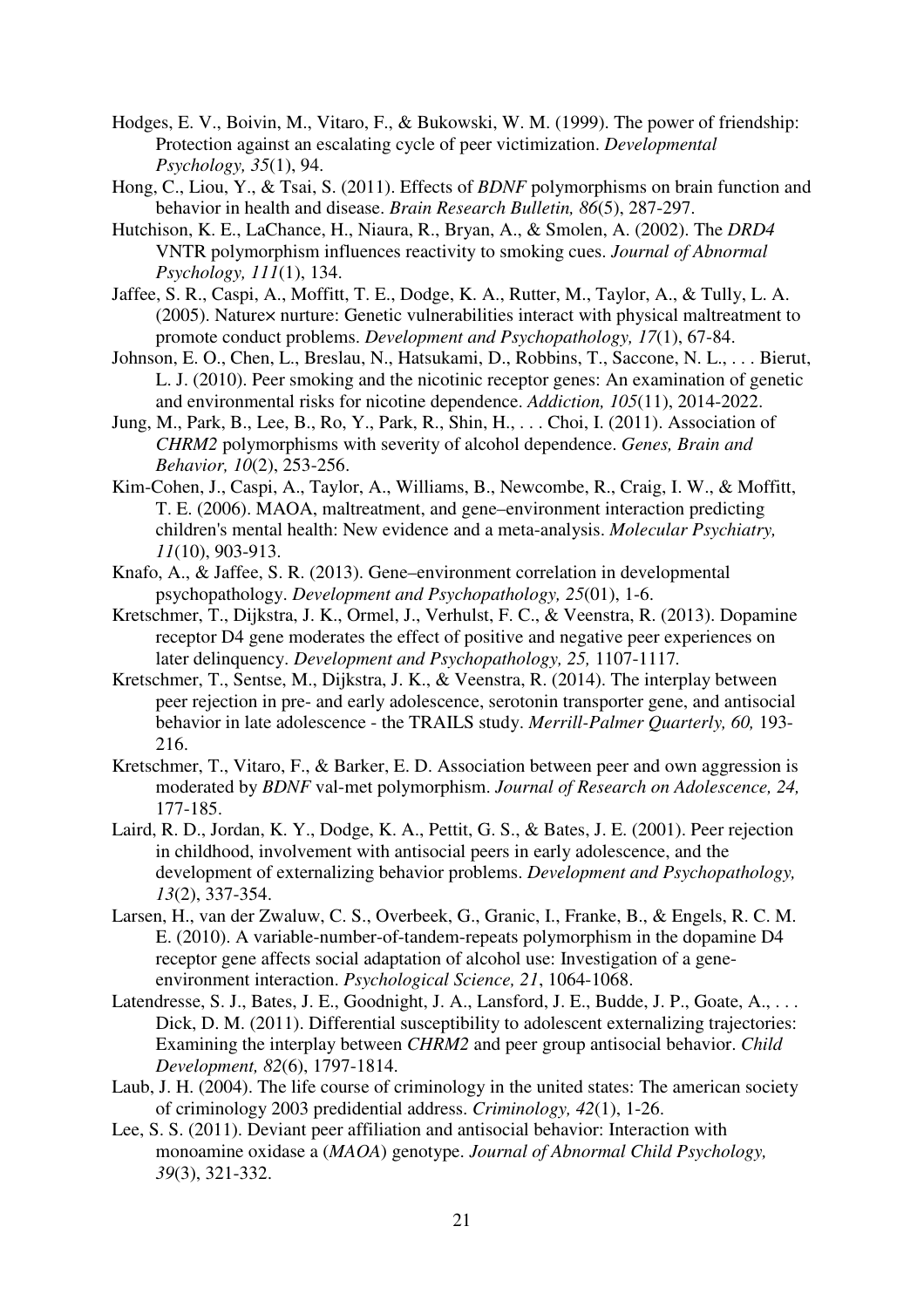- López León, S., Croes, E. A., Sayed-Tabatabaei, F. A., Claes, S., Broeckhoven, C. V., & van Duijn, C. M. (2005). The dopamine D4 receptor gene 48-base-pair-repeat polymorphism and mood disorders: A meta-analysis. *Biological Psychiatry, 57*(9), 999- 1003.
- Lyons-Ruth, K., Holmes, B. M., Sasvari-Szekely, M., Ronai, Z., Nemoda, Z., & Pauls, D. (2007). Serotonin transporter polymorphism and borderline/antisocial traits among lowincome young adults. *Psychiatric Genetics, 17*(6), 339.
- Magnusson, D. (1985). Implications of an interactional paradigm for research on human development. *International Journal of Behavioral Development, 8*(2), 115-137.
- Maher, B. (2008). The case of the missing heritability. *Nature, 456*(7218), 18-21.
- Mayeux, L., Sandstrom, M. J., & Cillessen, A. H. (2008). Is being popular a risky proposition? *Journal of Research on Adolescence, 18*(1), 49-74.
- McCrory, E., De Brito, S. A., & Viding, E. (2012). The link between child abuse and psychopathology: A review of neurobiological and genetic research. *Journal of the Royal Society of Medicine, 105*(4), 151-156.
- Miranda, R., Reynolds, E., Ray, L., Justus, A., Knopik, V. S., McGeary, J., & Meyerson, L. A. (2013). Preliminary evidence for a GeneEnvironment interaction in predicting alcohol use disorders in adolescents. *Alcoholism: Clinical and Experimental Research, 37*, 325-331.
- Miranda, R., Ray, L., Justus, A., Meyerson, L. A., Knopik, V. S., McGeary, J., & Monti, P. M. (2010). Initial evidence of an association between *OPRM1* and adolescent alcohol misuse. *Alcoholism: Clinical and Experimental Research, 34*(1), 112-122.
- Moffitt, T. E. (2005). The new look of behavioral genetics in developmental psychopathology: Gene-environment interplay in antisocial behaviors. *Psychological Bulletin, 131*(4), 533.
- Monahan, K. C., Steinberg, L., & Cauffman, E. (2009). Affiliation with antisocial peers, susceptibility to peer influence, and antisocial behavior during the transition to adulthood. *Developmental Psychology, 45*(6), 1520.
- Moore, T. M., Scarpa, A., & Raine, A. (2002). A meta‐analysis of serotonin metabolite *5*‐ *HIAA* and antisocial behavior. *Aggressive Behavior, 28*(4), 299-316.
- Munafò, M. R., & Johnstone, E. C. (2008). Genes and cigarette smoking. *Addiction, 103*(6), 893-904.
- Munafò, M. R., Yalcin, B., Willis-Owen, S. A., & Flint, J. (2008). Association of the dopamine D4 receptor (*DRD4*) gene and approach-related personality traits: Metaanalysis and new data. *Biological Psychiatry, 63*(2), 197-206.
- Nacak, M., Isir, A. B., Balci, S. O., Pehlivan, S., Benlier, N., & Aynacioglu, S. (2012). Analysis of dopamine D2 receptor (*DRD2*) gene polymorphisms in cannabinoid addicts\*. *Journal of Forensic Sciences, 57*(6), 1621-1624.
- Noskova, T., Pivac, N., Nedic, G., Kazantseva, A., Gaysina, D., Faskhutdinova, G., . . . Kovacic, D. K. (2008). Ethnic differences in the serotonin transporter polymorphism (*5-HTTLPR*) in several european populations. *Progress in Neuro-Psychopharmacology and Biological Psychiatry, 32*(7), 1735-1739.
- Oades, R. D., Lasky-Su, J., Christiansen, H., Faraone, S. V., Sonuga-Barke, E. J., Banaschewski, T., . . . Ebstein, R. P. (2008). The influence of serotonin-and other genes on impulsive behavioral aggression and cognitive impulsivity in children with attention-deficit/hyperactivity disorder (ADHD): Findings from a family-based association test (FBAT) analysis. *Behavioral and Brain Functions, 4*(1), 48.
- Oak, J. N., Oldenhof, J., & Van Tol, H. H. M. (2000). The dopamine D4 receptor: One decade of research. *European Journal of Pharmacology, 405*(1–3), 303-327.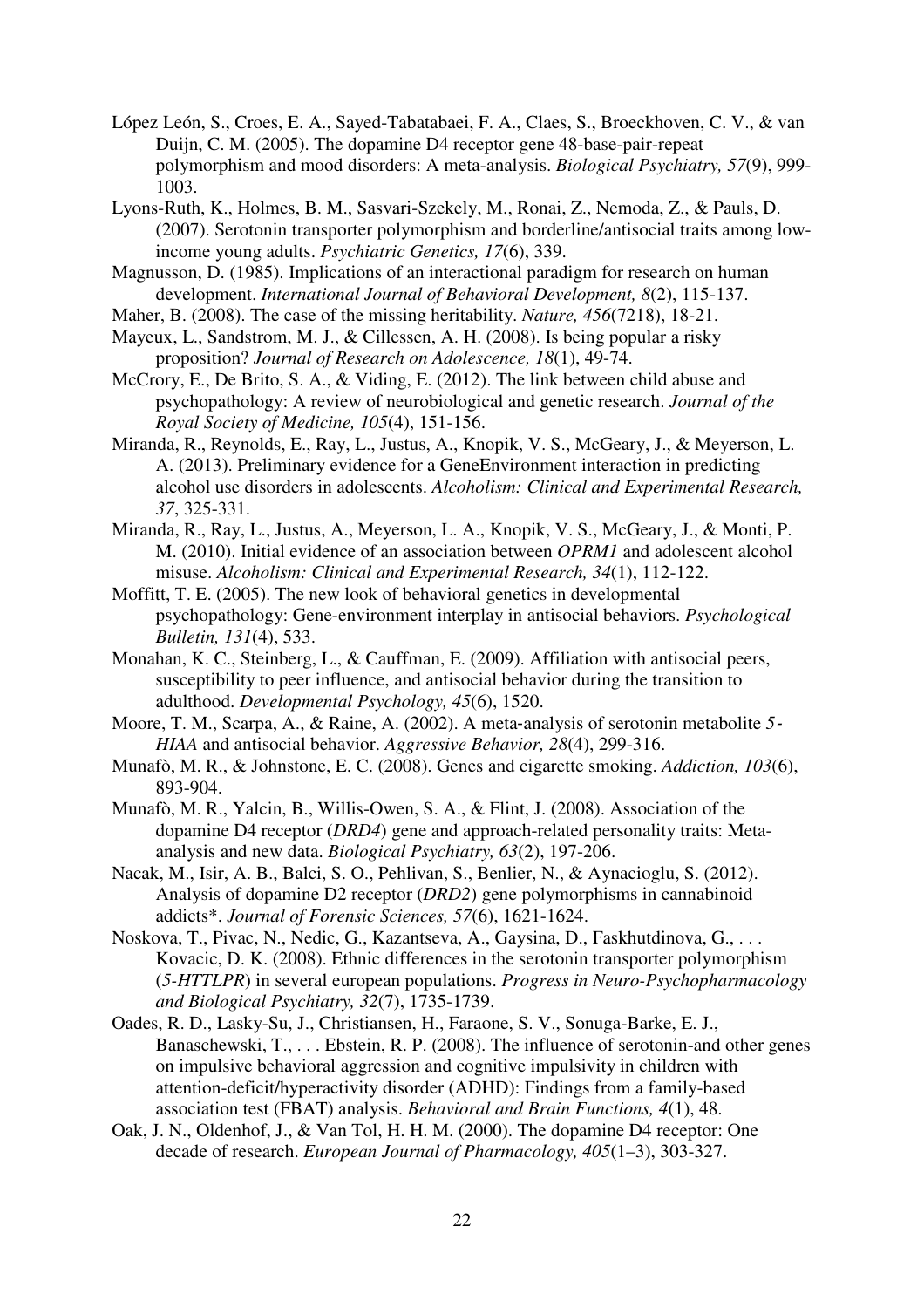- Ostrov, J. M. (2010). Prospective associations between peer victimization and aggression. *Child Development, 81*(6), 1670-1677.
- Plomin, R. (2012). Child development and molecular genetics: 14 years later. *Child Development, 84*, 104-120.
- Plomin, R. (2013). Commentary: Missing heritability, polygenic scores, and gene– environment correlation. *Journal of Child Psychology and Psychiatry, 54*(10), 1147- 1149.
- Propper, C., Willoughby, M., Halpern, C. T., Carbone, M. A., & Cox, M. (2007). Parenting quality, DRD4, and the prediction of externalizing and internalizing behaviors in early childhood. *Developmental Psychobiology, 49*(6), 619-632. doi:10.1002/dev.20249
- Raine, A. (2008). From genes to brain to antisocial behavior. *Current Directions in Psychological Science, 17*(5), 323-328.
- Ray, L. A., Bryan, A., MacKillop, J., McGeary, J., Hesterberg, K., & Hutchison, K. E. (2009). The dopamine D4 receptor (*DRD4*) gene exon III polymorphism, problematic alcohol use and novelty seeking: Direct and mediated genetic effects. *Addiction Biology, 14*(2), 238-244.
- Ray, L. A., & Hutchison, K. E. (2004). A polymorphism of the µ‐Opioid receptor gene (*OPRM1*) and sensitivity to the effects of alcohol in humans. *Alcoholism: Clinical and Experimental Research, 28*(12), 1789-1795.
- Ray, R., Jepson, C., Patterson, F., Strasser, A., Rukstalis, M., Perkins, K., . . . Lerman, C. (2006). Association of *OPRM1* A118G variant with the relative reinforcing value of nicotine. *Psychopharmacology, 188*(3), 355-363.
- Ray, R., Ruparel, K., Newberg, A., Wileyto, E. P., Loughead, J. W., Divgi, C., . . . Lerman, C. (2011). Human mu opioid receptor (*OPRM1* A118G) polymorphism is associated with brain mu-opioid receptor binding potential in smokers. *Proceedings of the National Academy of Sciences, 108*(22), 9268-9273.
- Retz, W., Retz‐Junginger, P., Supprian, T., Thome, J., & Rösler, M. (2004). Association of serotonin transporter promoter gene polymorphism with violence: Relation with personality disorders, impulsivity, and childhood ADHD psychopathology. *Behavioral Sciences & the Law, 22*(3), 415-425.
- Rhee, S. H., & Waldman, I. D. (2002). Genetic and environmental influences on antisocial behavior: A meta-analysis of twin and adoption studies. *Psychological Bulletin, 128*(3), 490.
- Rosenthal, N. E., Mazzanti, C. M., Barnett, R. L., Hardin, T. A., Turner, E. H., Lam, G. K., . . . Goldman, D. (1998). Role of serotonin transporter promoter repeat length polymorphism (*5-HTTLPR*) in seasonality and seasonal affective disorder. *Molecular Psychiatry, 3*(2), 175-177.
- Rutter, M. (1997). Developmental psychopathology as an organizing research construct. In D. Magnusson (Ed.), *The lifespan development of individuals. behavioral, neurobiological, and psychosocial perspectives.* (pp. 394-413). Cambridge: Cambridge University Press.
- Sakai, J. T., Lessem, J. M., Haberstick, B. C., Hopfer, C. J., Smolen, A., Ehringer, M. A., . . . Hewitt, J. K.Case-control and within-family tests for association between *5-HTTLPR* and conduct problems in a longitudinal adolescent sample.
- Schinka, J. A., Letsch, E. A., & Crawford, F. C. (2002). *DRD4* and novelty seeking: Results of meta-analyses. *American Journal of Medical Genetics, 114*(6), 643-648.
- Sen, S., Burmeister, M., & Ghosh, D. (2004). Meta-analysis of the association between a serotonin transporter promoter polymorphism (*5*‐*HTTLPR*) and anxiety‐related personality traits. *American Journal of Medical Genetics Part B: Neuropsychiatric Genetics, 127*(1), 85-89.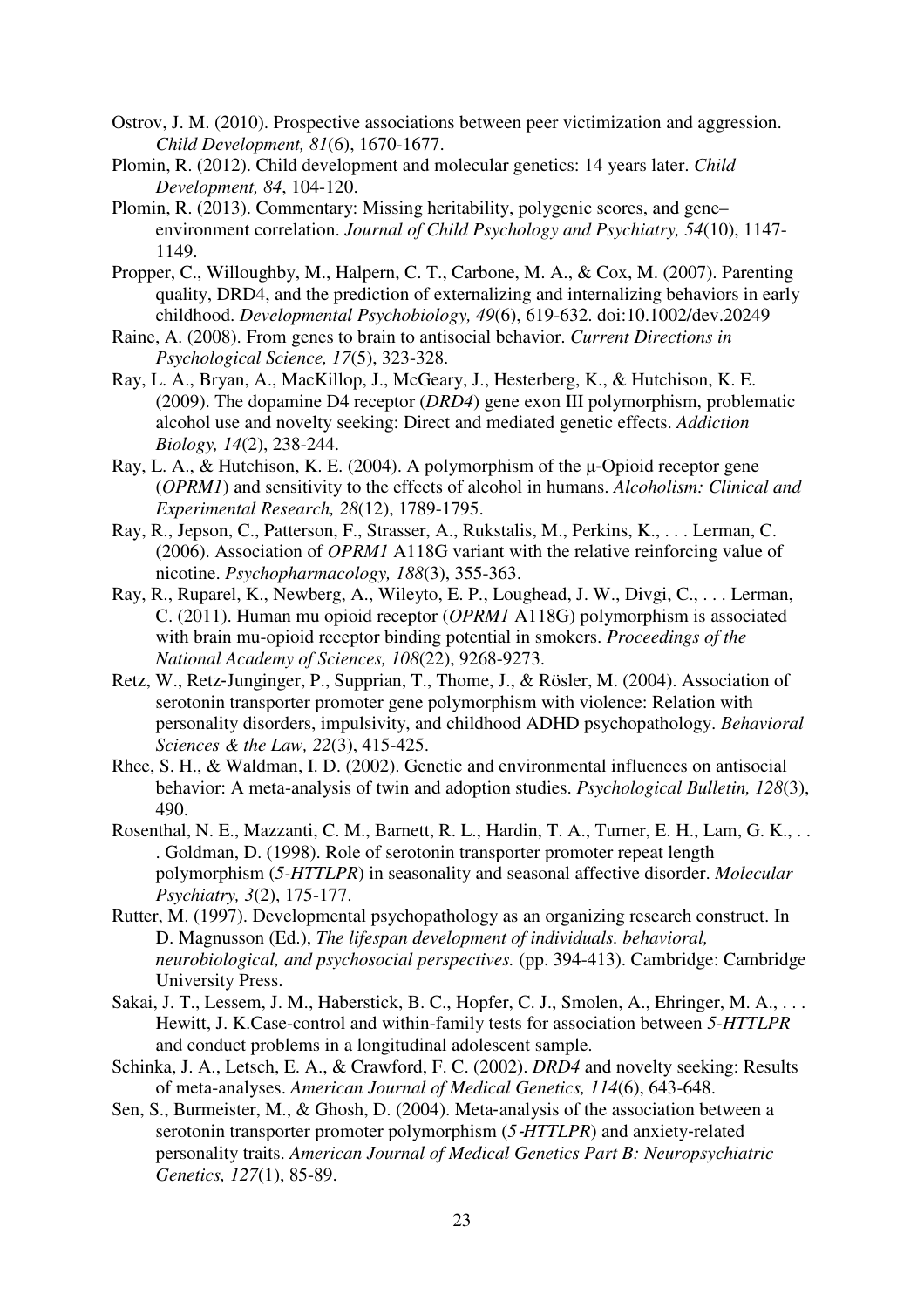- Shi, J., Hui, L., Xu, Y., Wang, F., Huang, W., & Hu, G. (2002). Sequence variations in the mu-opioid receptor gene (*OPRM1*) associated with human addiction to heroin. *Human Mutation, 19*(4), 459-460. doi:10.1002/humu.9026
- Spalletta, G., Morris, D., Angelucci, F., Rubino, I., Spoletini, I., Bria, P., . . . Bernardini, S. (2010). BDNF Val66Met polymorphism is associated with aggressive behavior in schizophrenia. *European Psychiatry, 25*(6), 311-313.
- Steinberg, L., & Morris, A. S. (2001). Adolescent development. *Journal of Cognitive Education and Psychology, 2*(1), 55-87.
- Sugden, K., Arseneault, L., Harrington, H., Moffitt, T. E., Williams, B., & Caspi, A. (2010). Serotonin transporter gene moderates the development of emotional problems among children following bullying victimization. *Journal of the American Academy of Child & Adolescent Psychiatry, 49*(8), 830-840.
- Van der Zwaluw, C. S., Larsen, H., & Engels, R. C. M. E. (2012). Best friends and alcohol use in adolescence: The role of the dopamine D4 receptor gene. *Addiction Biology, 17*, 1036-1045.
- Van Lier, P. A., Wanner, B., Vitaro, F., Blishen, B., Carroll, W., Moore, C., . . . Bongers, I. (2007). Onset of antisocial behavior, affiliation with deviant friends, and childhood maladjustment: A test of the childhood-and adolescent-onset models. *Development and Psychopathology, 19*(1), 167.
- Vassos, E., Collier, D., & Fazel, S.Systematic meta-analyses and field synopsis of genetic association studies of violence and aggression. *Molecular Psychiatry,*  doi:10.1038/mp.2013.31
- Vaughn, M. G., Beaver, K. M., & DeLisi, M. (2009). A general biosocial paradigm of antisocial behavior. *Youth Violence and Juvenile Justice, 7*(4), 279-298.
- Veenstra, R., & Dijkstra, J. K. (2011). Transformations in adolescent peer networks. In B. Laursen, & W. A. Collins (Eds.), *Relationship pathways: From adolescence to young adulthood* (pp. 135-154). Los Angeles: Sage.
- Veenstra, R., Dijkstra, J. K., Steglich, C., & Van Zalk, M. H. (2013). Network–Behavior dynamics. *Journal of Research on Adolescence, 23*(3), 399-412.
- Veenstra, R., & Steglich, C. (2012). Actor-based model for network and behavior dynamics. In B. Laursen, T. D. Little & N. A. Card (Eds.), *Handbook of developmental research methods* (pp. 598-618). New York: Guilford Press.
- Wagner, S., Baskaya, Ö, Dahmen, N., Lieb, K., & Tadić, A. (2010). Modulatory role of the brain‐derived neurotrophic factor Val66Met polymorphism on the effects of serious life events on impulsive aggression in borderline personality disorder. *Genes, Brain and Behavior, 9*(1), 97-102.
- Wang, F., Simen, A., Arias, A., Lu, Q., & Zhang, H. (2013). A large-scale meta-analysis of the association between the *ANKK1*/*DRD2* Taq1A polymorphism and alcohol dependence. *Human Genetics, 132*(3), 347-358.
- Way, B. M., Taylor, S. E., & Eisenberger, N. I. (2009). Variation in the  $\mu$ -opioid receptor gene (OPRM1) is associated with dispositional and neural sensitivity to social rejection. *Proceedings of the National Academy of Sciences, 106*(35), 15079-15084.
- Wu, T., & Barnes, J. C. (2013). Two dopamine receptor genes (*DRD2* and *DRD4*) predict psychopathic personality traits in a sample of american adults. *Journal of Criminal Justice, 41*(3), 188-195.
- Young, S. E., Smolen, A., Corley, R. P., Krauter, K. S., DeFries, J. C., Crowley, T. J., & Hewitt, J. K. (2002). Dopamine transporter polymorphism associated with externalizing behavior problems in children. *American Journal of Medical Genetics, 114*(2), 144- 149.